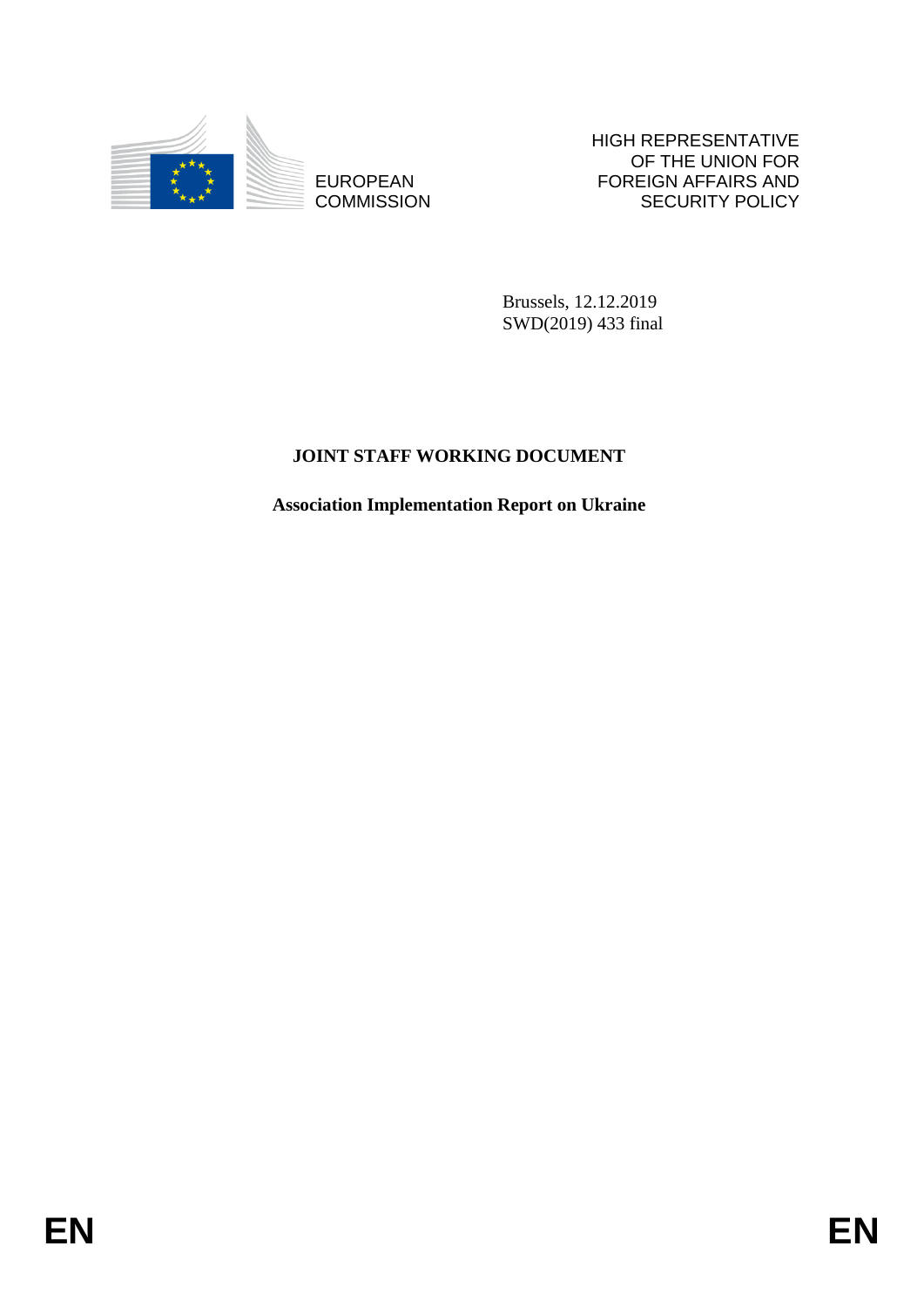#### **Association Implementation Report on Ukraine**

#### **1. Summary**

In line with the revised European Neighbourhood Policy, this report outlines the state of play of Ukraine's implementation of its commitments under the EU-Ukraine Association Agreement (AA). It covers developments since the publication of the previous Association Implementation Report on Ukraine on 9 November 2018 and ahead of the EU-Ukraine Association Council of 28 January 2020.

2019 was an important election year for Ukraine, whose citizens elected a new President in April and a new Verkhovna Rada (the Parliament) in July 2019. A significant international election observation presence in the country assessed these elections as competitive and held with respect for fundamental freedoms.

The successful completion of this electoral cycle, while underlining Ukraine's attachment to the democratic principles and values it shares with the EU, occupied much of the time and energy of the country's political leaders and institutions, which had a certain impact on engagement in continuing reforms. The new President, Parliament and Government of Ukraine have all stated publicly their commitment to continued implementation of the AA. Since the new Government and Parliament started their work, rapid legislative activity has resumed, reflecting the high demand from the citizens of Ukraine, in particular on economic reforms and rule of law.

A further challenge to Ukraine came from new destabilising actions by Russia in the east of Ukraine, following the illegal annexation of Crimea and Sevastopol in 2014 and the onset of conflict in eastern Ukraine. These include the inspection regime imposed by Russia at the Kerch Strait for vessels going to or from Ukrainian ports in the Sea of Azov, the unacceptable use of force against Ukrainian Navy personnel and vessels on 25 November 2018, and the decree offering Russian citizenship in a simplified manner to Ukrainians residing in the nongovernment controlled areas of Donetsk and Luhansk. In eastern Ukraine more than 3.5 million people on both sides of the line of contact remain in need of humanitarian assistance. In the Crimean peninsula persecution of Crimean Tatars and those opposed to the illegal annexation in general continues.

The Ukrainian Government published its own annual AA implementation report in spring  $2019<sup>1</sup>$  and continued to work with the Parliament on its prioritisation and implementation as outlined in the joint Government-Parliament Roadmap adopted in  $2018^2$ . In 2019, the Parliament adopted a number of legislative proposals set out in the Roadmap – relating to technical/market regulations, sanitary and phytosanitary measures, environment, energy and human rights – that have entered into force already. In October 2019 the new Ukrainian Government set out its programme, including a section dedicated to the implementation of the AA, which is defined as a priority. Ukrainian civil society continued to play a very active role in the promotion and oversight of reforms and, increasingly, in monitoring the implementation of the AA. 3

<sup>1</sup> <https://eu-ua.org/sites/default/files/inline/files/association-agreement-implementation-report-2018-english.pdf> <sup>2</sup> <https://eu-ua.org/en/joint-european-integration-roadmap-parliament-and-government-ukraine>

 $3$  See also the joint statement of the  $7<sup>th</sup>$  EU-Ukraine Civil Society Platform:

[https://www.eesc.europa.eu/en/agenda/our-events/events/7th-meeting-eu-ukraine-civil-society-platform.](https://www.eesc.europa.eu/en/agenda/our-events/events/7th-meeting-eu-ukraine-civil-society-platform)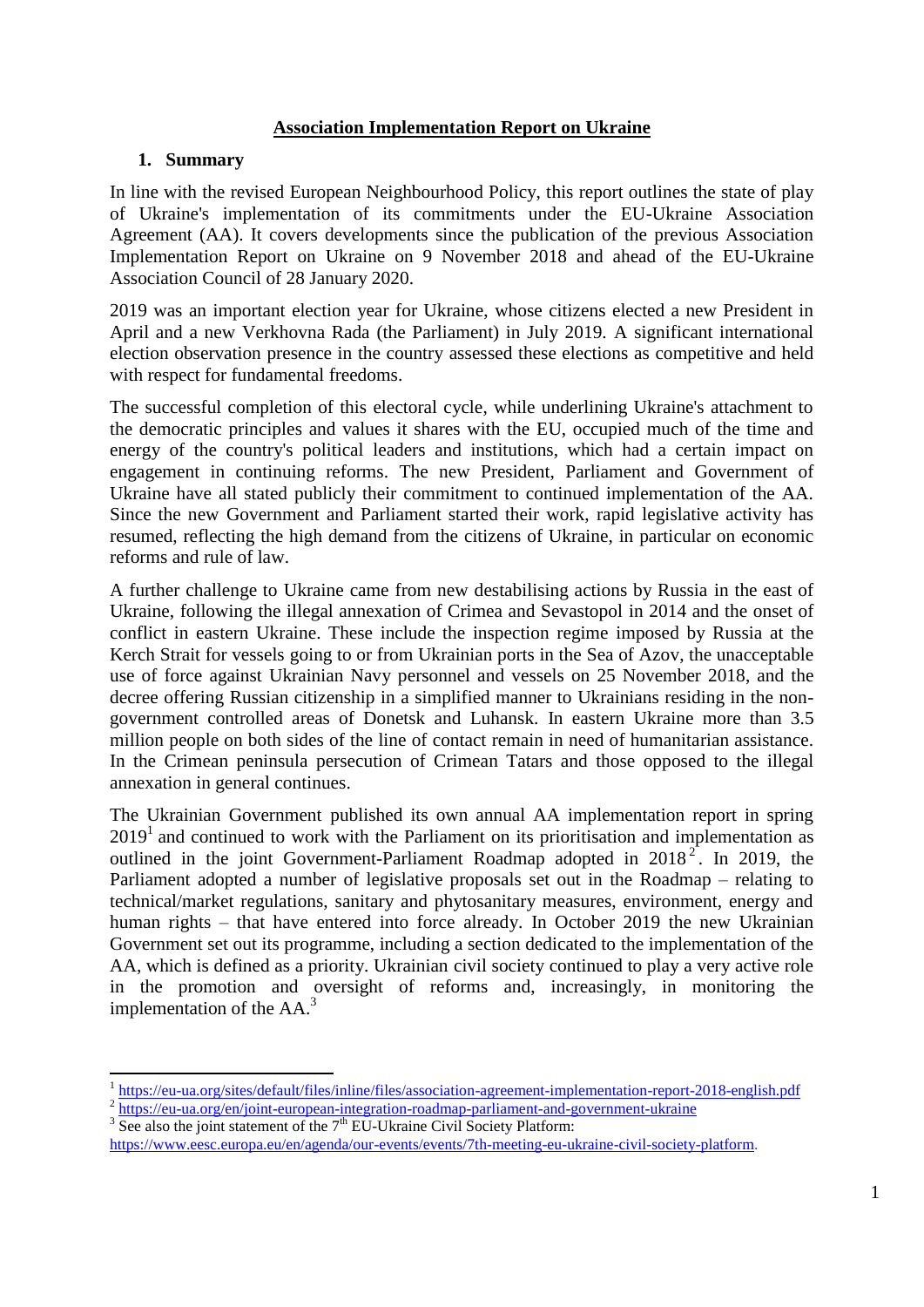In the area of justice, rule of law and the fight against corruption, Ukraine continued to build an effective institutional framework. The new High Anti-Corruption Court (HACC) began functioning on 5 September 2019. After the Constitutional Court ruled the provisions of the Criminal Code on illicit enrichment unconstitutional in February, Parliament adopted a new law on 31 October 2019 reinstating illicit enrichment as a criminal offence. The Law on reforming the Supreme Court and judicial self-governance bodies was adopted in October, despite criticism from the EU and other international partners. A series of legal cases relating to the 2016 nationalisation of PrivatBank and the possible recovery of assets allegedly lost through fraud prior to the nationalisation continues in various Ukrainian and international jurisdictions.

Progress on Public Administration Reform continued, with the new amendments on the Civil Service Law. Decentralisation continued during the reporting period. Ukraine has taken significant further reform measures in social sectors, such as education and health.

The Ukrainian economy continued to grow and its finances and banking sector have stabilised despite a challenging internal and global environment. Thanks in part to the positive effect of the Deep and Comprehensive Free Trade Area (DCFTA), which is part of the AA, trade with the EU continued to increase and the EU maintains its position as Ukraine's main trade partner. However, foreign direct investment remains low, highlighting a need to further improve the business climate and encourage investment, in particular by enforcing the rule of law and supporting the fight against corruption.

Economic and sectoral reforms have continued. There were some notable achievements in relation to budget Law, customs, market deregulation and procurement. Reforms have stalled in some areas, notably statistics and intellectual property rights. Ukraine has not yet lifted an export ban on unprocessed wood that violates provisions of the DCFTA, and the EU has requested that an arbitration panel be set up.

Ukraine ensured that gas transit to the EU continued to be reliable and smooth during the winter of 2018-19. Ukraine adopted decisions relating to the unbundling of Naftogaz in September, which should lead to the establishment of an independent transmission system operator. Ukraine and the EU adopted in July 2019 an updated Annex XXVII of the AA on energy, which includes increased monitoring provisions on further implementation. Progress is also taking place on energy efficiency also thanks to EU financial support.

Overall reform of the energy sector remains challenging. The same is true for the transport sector where key legislative proposals have yet to be adopted by the Parliament. Ukraine took some steps towards reforms in the environment field with the adoption of the National Environmental Strategy 2030 and enforcement of water quality standards.

While key legislation on digital economy remains to be adopted, significant positive steps have been taken in the area of e-governance and digital transformation in general.

Ukraine celebrated two years of visa-free travel to the EU for its citizens on 11 June 2019. During this period, Ukrainian citizens with biometric passports have visited the Schengen area without a visa almost three million times.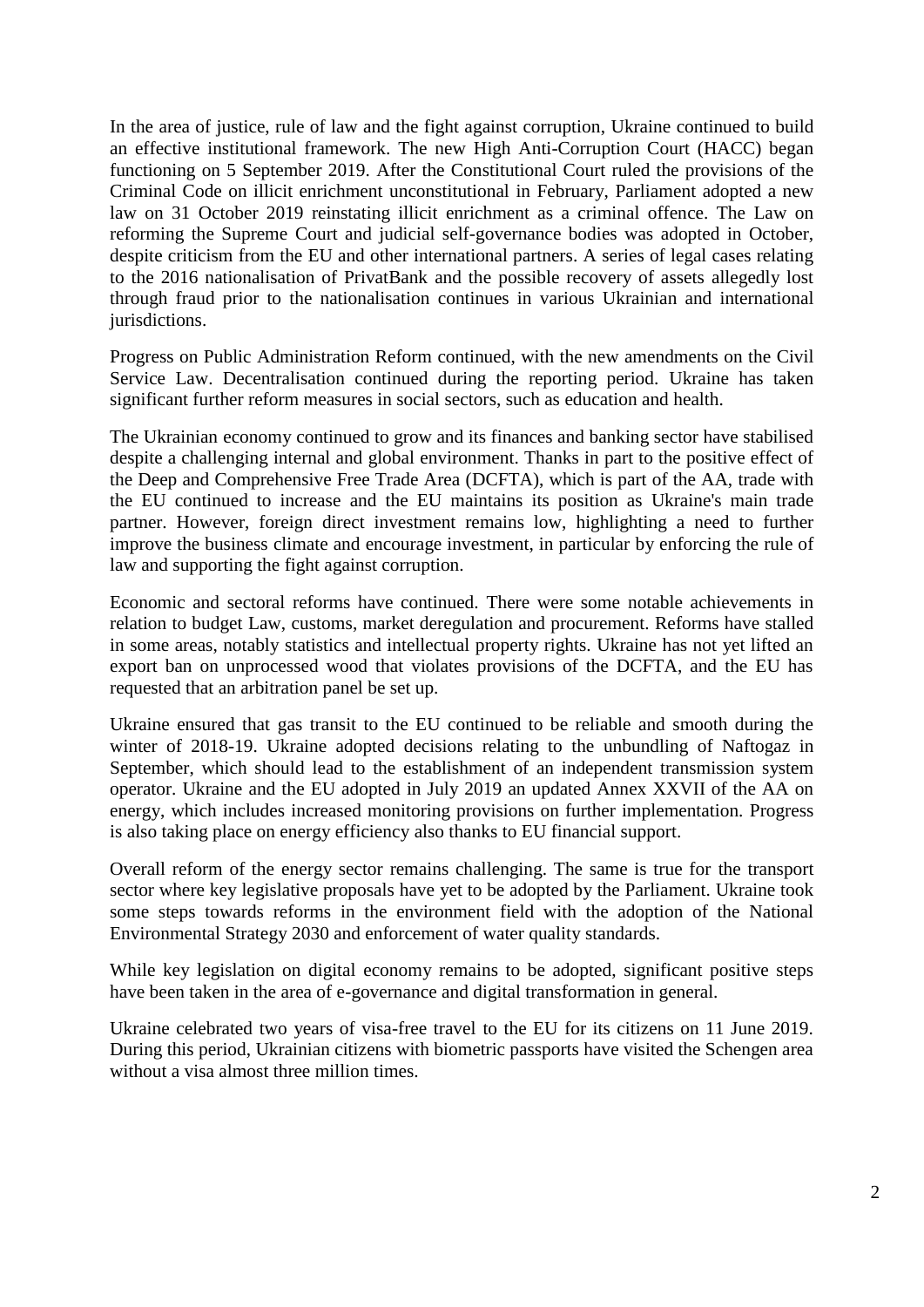## **2. Political dialogue, good governance and strengthening institutions**

#### **2.1 Democracy, human rights and good governance**

Regular presidential elections were held in Ukraine over two rounds in March and April 2019. The International Election Observation Mission of the Organisation for Security and Cooperation in Europe's Office for Democratic Institutions and Human Rights (OSCE-ODIHR) assessed the two election rounds as "competitive and held with respect for fundamental freedoms".<sup>4</sup> Voters had a broad choice and turned out in high numbers.

The newly elected President of Ukraine, Volodymyr Zelenskyy, called early parliamentary elections for 21 July 2019, on which the International Election Observation Mission concluded that "fundamental rights and freedoms were overall respected and the campaign was competitive, despite numerous malpractices, particularly in the majoritarian races<sup>"5</sup>. Nationwide local elections are due in October 2020.

The Central Election Commission (CEC) appointed in September 2018, demonstrated efficient and unbiased performance. The law enforcement agencies have met international standards in carrying out their duties and helped to ensure smooth electoral processes. In September-October 2019, upon President Zelenskyy's initiative, the Parliament dismissed the entire CEC before the end of its term and appointed a new Commission, reflecting the new majority in the Parliament. Ensuring that the work of the new Commission is professional, politically impartial and independent also remains essential.

Local self-government was further strengthened by progress in the **decentralisation reform** launched in 2015, with 968 new amalgamated *hromadas* (municipalities) being created since then, including 100 since November 2018. Constituent local elections took place in 77 amalgamated *hromadas* on 23 December 2018 and in 66 amalgamated *hromadas* on 30 June 2019. A new round of constituent elections in 86 newly amalgamated municipalities is scheduled for 22 December and six more on 29 December 2019. At the same time, the new legislation on the status of the city of Kyiv creates uncertain prospects for the future of the decentralisation reform. The authorities are planning a comprehensive reform of the territorial-administrative setup, which will require amendments to the Constitution.

**Electoral legislation** has not yet been harmonised and aligned with OSCE/ODIHR recommendations. In July 2019, the Parliament adopted a new Electoral Code, which would have introduced a full proportional system with open lists after December 2023. Following the new President's veto on this law in September, a working group was set up in the Parliament to elaborate changes to the text based on the President's proposals. Among other things, the changes should fully enfranchise more than 1.4 million internally displaced persons (IDPs) who remain deprived of some of their voting rights in the parliamentary elections and cannot vote in local elections.

Gradual implementation of the 2015-2020 **national strategy and action plan on human rights** is ongoing.

The **human rights situation in the illegally annexed Crimean peninsula** continued to deteriorate in 2019. As in 2018, systematic repression of individuals seen to oppose *de facto*

 4 <https://www.osce.org/odihr/elections/ukraine/417821?download=true>

<sup>&</sup>lt;sup>5</sup> https://www.osce.org/odihr/elections/ukraine/426257?download=true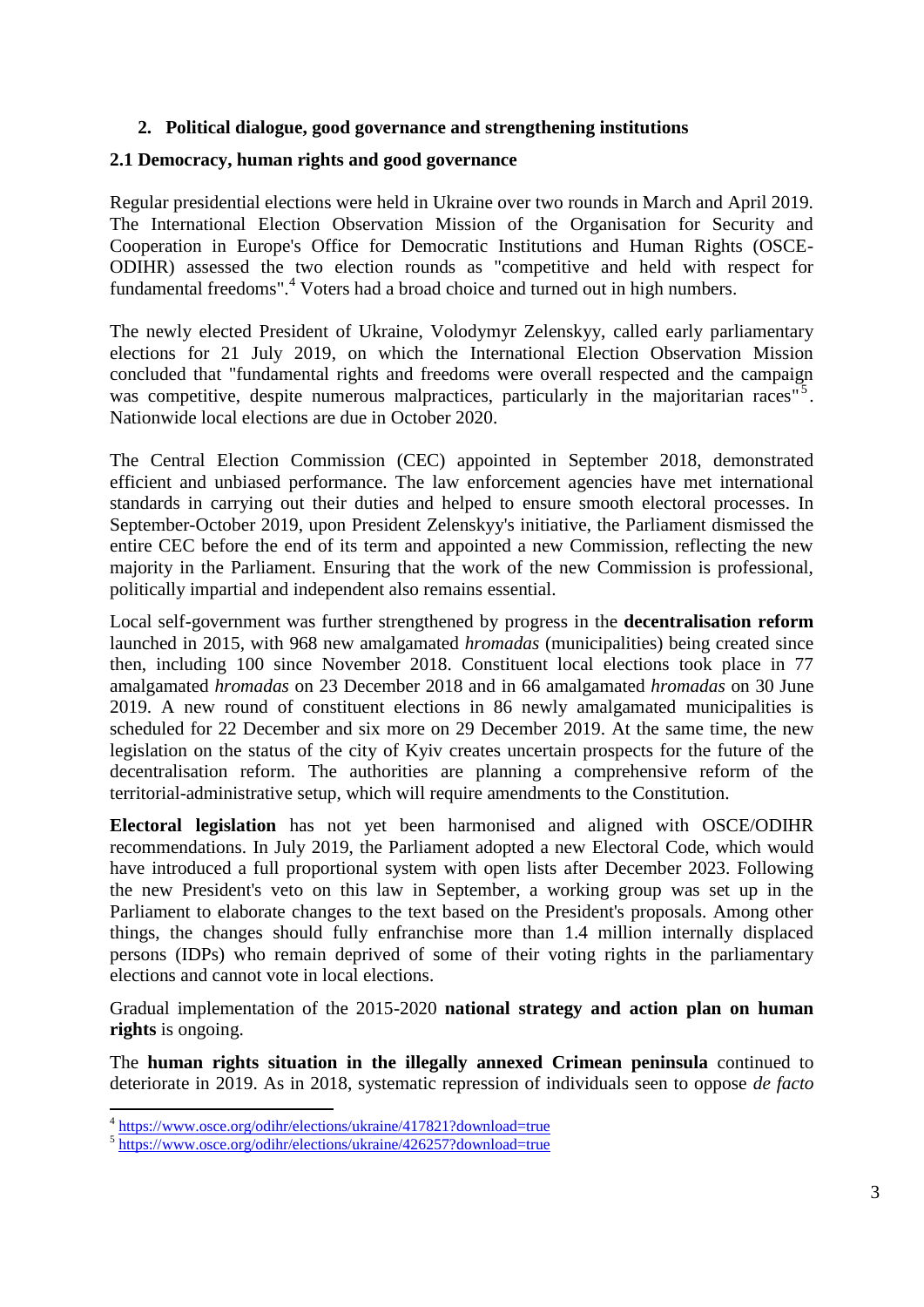"authorities" continued unabated. The activities of the Crimean Tatar Mejlis remain banned since 2016 under Russian law and wide-ranging intimidation and persecution of the community have continued. Arrests of Crimean Tatars and searches of their homes have intensified. Restrictions on fundamental freedoms including education rights have been noted. The UN Office of the High Commissioner for Human Rights (OHCHR) also continued to receive credible reports of inhumane conditions in places of detention in Crimea.<sup>6</sup> On 8 September 2019, Russian local "elections" were organised in the illegally annexed Crimean peninsula.

Human rights and fundamental freedoms continue to be severely curtailed by armed groups in **non-government controlled areas (NGCA) of eastern Ukraine**, including through targeted killings, arbitrary and incommunicado detention, sexual and gender-based violence, torture and arbitrary violation of property rights. Freedom of media as well as freedom of religion or belief are also severely affected in these areas, while civic space is highly restricted.<sup>7</sup>

The **humanitarian situation** in eastern Ukraine remains of serious concern and continues to present a fundamental challenge to the country for the sixth consecutive year. More than 3, 5 million people on both sides of the line of contact remain in need of humanitarian assistance and protection. The situation is characterised by indiscriminate shelling of civilian infrastructure, water stoppages and electricity cuts, environmental damage and persisting problems concerning limited humanitarian access to the NGCA. International humanitarian assistance is constantly decreasing. At present, according to the United Nations Office for the Coordination of Humanitarian Affairs (UNOCHA), funding only covers 49% of the 2019 UN Humanitarian Response Plan.<sup>8</sup> The situation remains particularly grim in the sectors of health, food and livelihood, shelter, protection, and access to basic infrastructure and utilities (including water provision).

Arrangements for providing social benefits and long-term solutions for the approximately 1.4 million officially registered IDPs remain cumbersome. This is despite the Government adoption in 2018 of a strategy and action plan for IDPs, welcomed by the international community, which continue to be inadequately resourced. Pension and social benefit payments in NGCA remain officially suspended. Facilitation of access and movement of individuals, vehicles, cargo and goods to and from the NGCA needs to improve. The provision of a state policy and mechanisms on remedy and reparation for civilians injured during the hostilities, as well as compensation schemes for lost and damaged property, are yet to be set up.

According to the UN, eastern Ukraine is one of the places most severely affected by **mines and unexploded ordnance** in the world.<sup>9</sup> At the end of 2018 Ukraine adopted the Law on Mine Action, which defines the specificities of military, humanitarian and operational demining, and creates a number of new agencies, such as the National Mine Action Authority and the National Mine Action Centre. Implementation of the law faces delays.

 6 [https://www.ohchr.org/Documents/Countries/UA/ReportUkraine16Feb-15May2019\\_EN.pdf](https://www.ohchr.org/Documents/Countries/UA/ReportUkraine16Feb-15May2019_EN.pdf) (refer to page 24) <sup>7</sup> [https://www.ohchr.org/Documents/Countries/UA/ReportUkraine16Feb-15May2019\\_EN.pdf](https://www.ohchr.org/Documents/Countries/UA/ReportUkraine16Feb-15May2019_EN.pdf) (see page 22), and

<https://www.ohchr.org/Documents/Countries/UA/ReportUkraine16Nov2018-15Feb2019.pdf> (see page 18) 8 [https://www.humanitarianresponse.info/sites/www.humanitarianresponse.info/files/documents/files/humanitaria](https://www.humanitarianresponse.info/sites/www.humanitarianresponse.info/files/documents/files/humanitarian_snapshot_20190710.pdf) [n\\_snapshot\\_20190710.pdf](https://www.humanitarianresponse.info/sites/www.humanitarianresponse.info/files/documents/files/humanitarian_snapshot_20190710.pdf)

<sup>&</sup>lt;sup>9</sup> <https://www.unhcr.org/news/stories/2019/4/5ca200c04/clearing-landmines-ukraine-careful-step-time.html>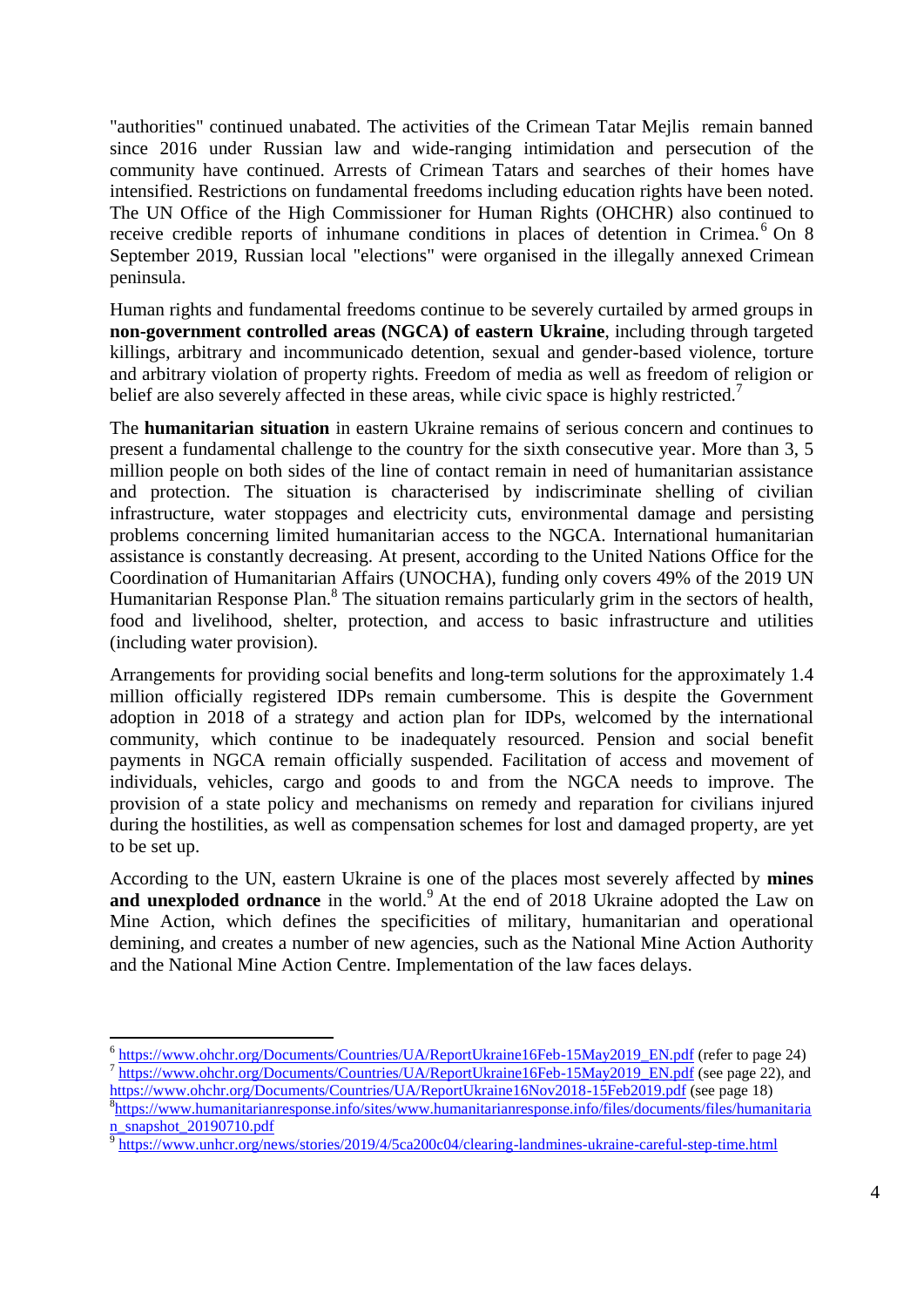In January 2019, changes to the Criminal Code came into force, including criminalising **domestic violence**. Ukraine has yet to ratify the Istanbul Convention. According to the OSCE, physical and/or sexual violence affected around 25% of women in Ukraine over the age of  $15.^{10}$ 

Ukraine has not yet ratified the Rome Statute of the International Criminal Court (ICC). The constitutional amendments adopted in 2016 allowing the ratification contained a transitional provision that ended in June 2019. Thus, finalisation of the ratification process can now proceed.

OHCHR documented violations related to discrimination, hate speech and violence targeting members of **minority groups.**<sup>11</sup> In June 2019, women's marches marking International Women's Day, as well as the Kyiv Equality March were held peacefully, although some attacks on lesbian, gay, bisexual, transgender, queer and intersex (LGBTQI) events were recorded around the country. The Roma minority remains a particularly vulnerable minority group due to a lack of access to identification documents, adequate education or poverty reduction actions. Ukrainian law enforcement authorities now consider hate motives when classifying attacks based on victims' identities. <sup>12</sup>

Freedom of the media is broadly respected in Ukraine, although physical attacks including those with fatal consequences<sup>13</sup> and acts of intimidation of journalists and media professionals still occur and there is a lack of accountability for these attacks.<sup>14</sup> Investigations into the highprofile killing of the prominent journalist Pavlo Sheremet in 2016 have not brought results. The **Public Broadcasting Service** (PBS) set up in 2017 remained underfinanced in 2019 with only 50% of the budget stipulated by Ukrainian law being allocated to it, which has hampered the functioning of the channel. Ukraine still needs to adopt the audio-visual media legislation that would align this with the EU acquis, a commitment of the AA.

The Law on **State Language** adopted in May 2019 regulates the use of the Ukrainian language as the state language in the sphere of public life. It does not cover private communication or religious rites. It also guarantees the possibility for national minorities to study, along with the state language, the language of the national minority. However, some representatives of national minorities have expressed concerns over the possible impact of this new law on the rights of persons belonging to national minorities, in the absence of a dedicated law that sets out and regulates these rights. The Venice Commission adopted an opinion on the law on 6 December. As for the Law on Education, it exempts official EU languages from a number of restrictions applied to other non-Ukrainian language. A provision in the bill also extends the transitional period of Article 7 of the Law on Education until 2023, as recommended by the Venice Commission.

**Civil society** continues to play a very active role in the promotion and oversight of reforms and, increasingly, in the monitoring of AA implementation.<sup>15</sup> Ukrainian civil society

<sup>&</sup>lt;sup>10</sup> OSCE Survey on the Well-being and Safety of Women, 2019: [https://www.osce.org/secretariat/413237](https://www.osce.org/secretariat/413237?download=true)

<sup>&</sup>lt;sup>11</sup> [https://www.ohchr.org/Documents/Countries/UA/ReportUkraine16Feb-15May2019\\_EN.pdf](https://www.ohchr.org/Documents/Countries/UA/ReportUkraine16Feb-15May2019_EN.pdf) (pp. 20, 22)

<sup>&</sup>lt;sup>12</sup> [https://www.ohchr.org/Documents/Countries/UA/ReportUkraine16May-15Aug2019\\_EN.pdf](https://www.ohchr.org/Documents/Countries/UA/ReportUkraine16May-15Aug2019_EN.pdf) (see page 21) <sup>13</sup> European Federation for journalists: [https://europeanjournalists.org/blog/2019/06/20/ukraine-journalist-](https://europeanjournalists.org/blog/2019/06/20/ukraine-journalist-vadym-komarov-dies-after-one-and-a-half-months-in-coma-following-assault/)

[vadym-komarov-dies-after-one-and-a-half-months-in-coma-following-assault/](https://europeanjournalists.org/blog/2019/06/20/ukraine-journalist-vadym-komarov-dies-after-one-and-a-half-months-in-coma-following-assault/) <sup>14</sup> <https://www.ohchr.org/Documents/Countries/UA/ReportUkraine16Nov2018-15Feb2019.pdf> (refer to page 3)

<sup>&</sup>lt;sup>15</sup> See also the joint statement of the  $7<sup>th</sup>$  EU-Ukraine Civil Society Platform: [https://www.eesc.europa.eu/en/agenda/our-events/events/7th-meeting-eu-ukraine-civil-society-platform.](https://www.eesc.europa.eu/en/agenda/our-events/events/7th-meeting-eu-ukraine-civil-society-platform)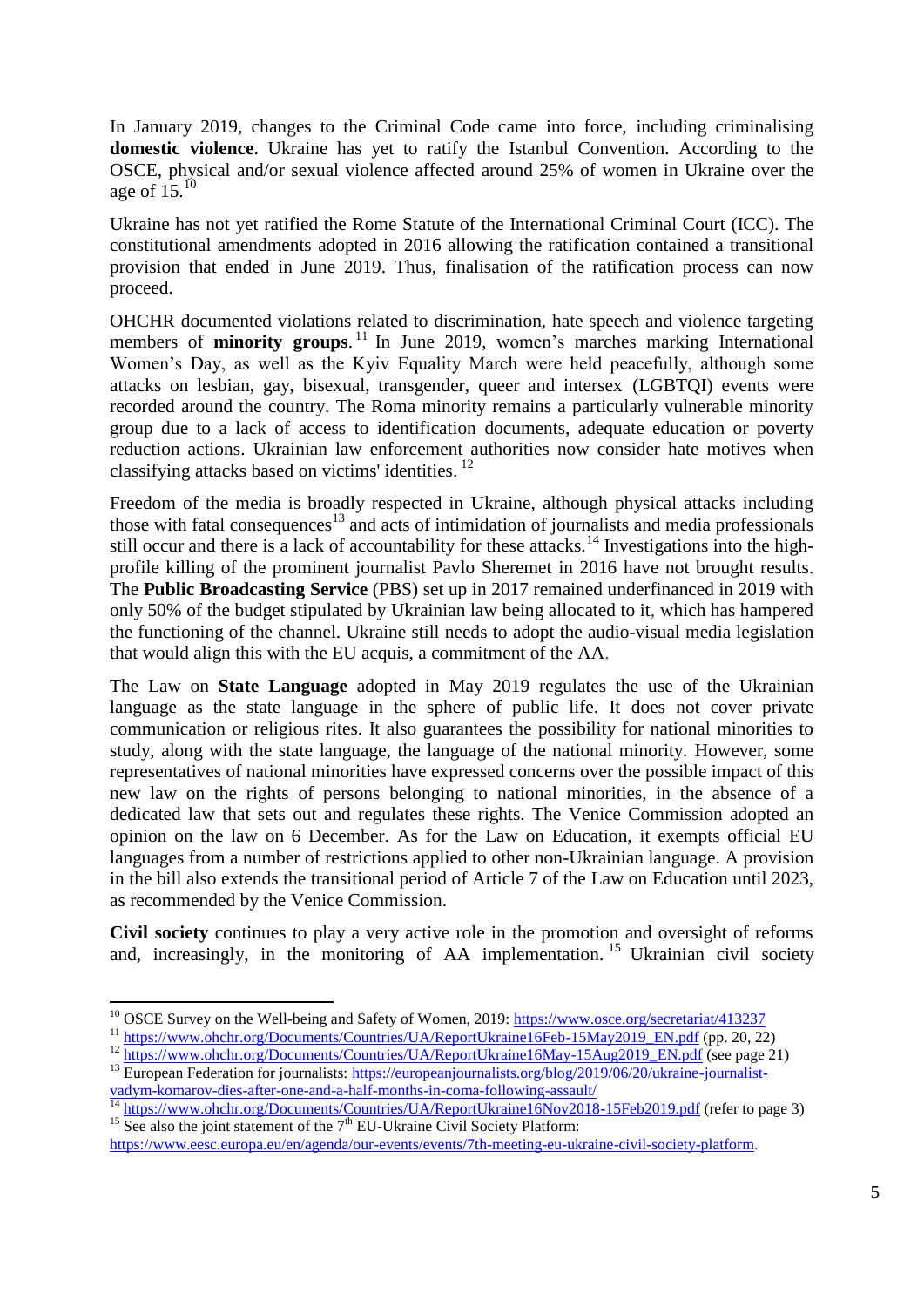organisations continued to take active part in the EU-Ukraine Civil Society Platform provided for in the AA and the Eastern Partnership Civil Society Forum.

After a temporary slow-down around the elections and formation of the Government, **Public Administration Reform** accelerated in the 2nd quarter of 2019**.** In September 2019, amendments to the Law on Civil Service were adopted, allowing more flexibility in renewal of staff through flexibility in hiring and firing senior civil servants and introducing short-term contracts for 7% of civil servants working on Government priorities. The recruitment of new civil servants (Reform Staff Positions) has continued and had already reached close to 700 positions. Close to 30 % of the recruited people came from outside of the civil service. Work on the draft law on administrative procedures, which was submitted to the Parliament at the end 2018, but was eventually recalled, continues. It is considered as one of the priority legislation for the Government's digital agenda and it is central to the creation of a serviceoriented, transparent and accountable administration. The Government started a number of initiatives related to reorganisation of ministries, optimisation of internal processes and services provided to citizens.

Notable steps have been taken in the area of e-governance and service delivery. A dedicated agency for the design and implementation of e-Governance policies has been created and a strategic framework for e-Governance has been adopted. A new interoperability framework called TREMBITA was introduced and the number of electronic services was increased to 129. Ukraine has signed an administrative arrangement with the EU (the ' $ISA<sup>2</sup>$ <sup>16</sup>)<sup>16</sup> that further supports the development of digital solutions and enables the public administrations, businesses and individuals to benefit from interoperable cross-border and cross-sector public services.

Ukraine's Ministry of Internal Affairs and certain other agencies have approached the organisational development and building of public policy capacities outside of the general public administration reform framework in a slower process that does not allow comparative assessment of their progress.

In February 2019, Ukraine enshrined European integration as a strategic priority in its Constitution. Following this, in April 2019 the Government submitted to the Parliament a draft framework law aimed at streamlining the process of implementing the AA and facilitating alignment with EU law. The draft law was not adopted before the end of the Parliament's term but a new proposal is expected to be considered by the new Parliament.

The new Ukrainian Government that took office on 29 August 2019 includes a Deputy Prime Minister for European integration, who is expected to work closely with the Parliament Committee on EU integration. The Government programme, as set out in October 2019, includes a section dedicated to implementation of the AA, which is defined as a priority.

## **2.2. Foreign and security policy**

According to updated UN estimates<sup>17</sup>, approximately **13,000 people, including more than 3,300 civilians, have been killed** since the beginning of the conflict in eastern Ukraine. In 2018, the UN recorded 279 conflict-related civilian casualties in Ukraine including 55 killed and 224 injured. That was a 54% decrease compared to 2017. **Ceasefire violations** have

<sup>&</sup>lt;sup>16</sup> [https://ec.europa.eu/isa2/isa2\\_en](https://ec.europa.eu/isa2/isa2_en)

<sup>17</sup> <https://www.ohchr.org/EN/Countries/ENACARegion/Pages/UAReports.aspx>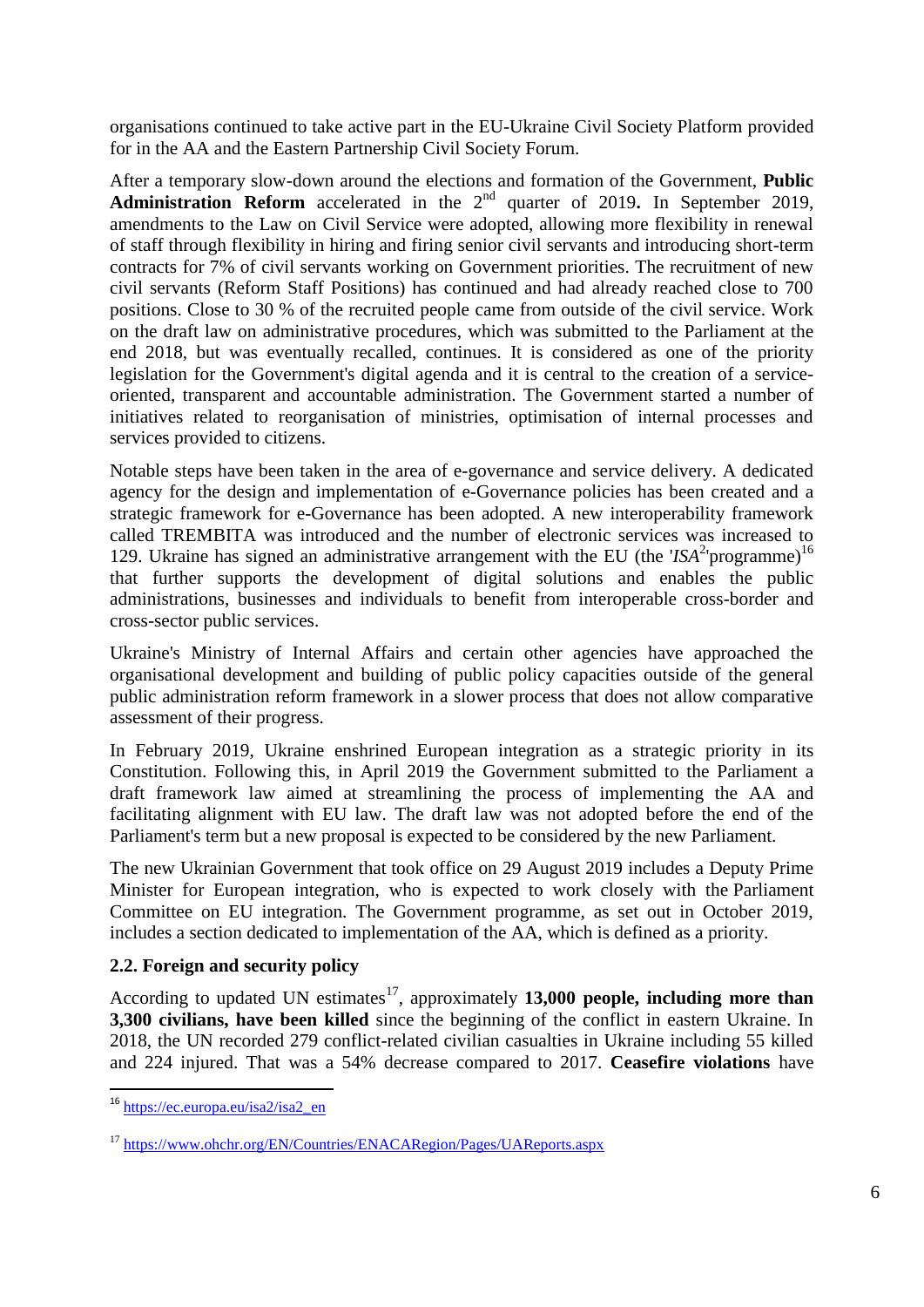continued to be reported on a daily basis by both the Organisation for Security and Cooperation in Europe Special Monitoring Mission (OSCE SMM) and the Ukrainian armed forces<sup>18</sup>

On 11 November 2018, **Russia-backed separatists** in eastern Ukraine held so-called "elections" for "Parliament" aiming at further consolidation of these entities outside Ukrainian jurisdiction and under Russian control. In December 2018, the EU announced restrictive measures (asset freeze and entry ban) against nine individuals  $19$  for assisting in the organisation of these "elections". In April 2019, Russian President Putin signed a decree enabling the simplified issuing of **Russian passports** to residents of the self-proclaimed separatist entities in eastern Ukraine. This attack against Ukraine's sovereignty violates the objectives and provisions of the Minsk agreements. In May and July 2019 President Putin took further measures enabling other Ukrainian citizens to obtain Russian passports through a simplified procedure, in another attempt by Russia to destabilise Ukraine. On 1 October 2019, the EU issued guidelines<sup>20</sup> to its Member States on how to handle visa applications lodged by residents of the non-government controlled areas of Ukraine's Donetsk and Luhansk regions, including on the identification and non-recognition of passports issued as a consequence of the Russian presidential decree.

**Russia's new maritime inspection regime**, launched in June 2018, of all vessels going through the Russia-controlled Kerch Strait on their way to or from Ukrainian Sea of Azov ports has remained in place, affecting many EU-owned, EU-flagged or EU-bound vessels.<sup>21</sup> The accompanying Russia-imposed discriminatory delays in the strait have resulted in additional costs for ship-owners worldwide. They have also had negative consequences for the Ukrainian Sea of Azov ports and the region, which have already suffered economically since 2014 due to their vicinity to the conflict area in eastern Ukraine.

On 25 November 2018, Russian Border Guard vessels hindered the Ukrainian Navy from passing the Kerch Strait into the Sea of Azov from the south. Three Ukrainian Navy vessels and their crew of 24 sailors were returning to Odesa, when they were fired upon and seized by the Russian Border Guard and taken to Russia. On 5 March 2019, the EU issued restrictive measures against eight Russian citizens for undermining Ukraine's territorial integrity in this context<sup>22</sup>. The 25 November use of force by Russia prompted Ukraine to declare **martial law** in several regions for a 30-day period in December 2018. The Ukrainian Navy sailors and their vessels remained detained in Russia, despite a preliminary ruling by the International Tribunal for the Law of the Sea prescribing that Russia immediately release the 24 detained Ukrainian sailors and their three vessels and return these to Ukraine.<sup>23</sup> On 7 September 2019, the 24 Ukrainian sailors and 11 other illegally detained Ukrainians were finally returned by

<sup>18</sup> See e.g [https://reliefweb.int/report/ukraine/press-statement-special-representative-osce-chair-ukraine-and-tcg](https://reliefweb.int/report/ukraine/press-statement-special-representative-osce-chair-ukraine-and-tcg-sajdik-after)[sajdik-after](https://reliefweb.int/report/ukraine/press-statement-special-representative-osce-chair-ukraine-and-tcg-sajdik-after) and<https://www.opendemocracy.net/en/odr/eastern-ukraine-alexander-hug-on-peacebuilding> <sup>19</sup> [https://www.consilium.europa.eu/en/press/press-releases/2018/12/10/ukraine-eu-adds-nine-persons-involved-](https://www.consilium.europa.eu/en/press/press-releases/2018/12/10/ukraine-eu-adds-nine-persons-involved-in-elections-in-donetsk-people-s-republic-and-luhansk-people-s-republic-to-sanctions-list/)

[in-elections-in-donetsk-people-s-republic-and-luhansk-people-s-republic-to-sanctions-list/](https://www.consilium.europa.eu/en/press/press-releases/2018/12/10/ukraine-eu-adds-nine-persons-involved-in-elections-in-donetsk-people-s-republic-and-luhansk-people-s-republic-to-sanctions-list/)<br>20 https://www.communications-list/

<sup>&</sup>lt;sup>20</sup> [https://europa.eu/rapid/press-release\\_IP-19-5975\\_en.htm](https://europa.eu/rapid/press-release_IP-19-5975_en.htm)

<sup>&</sup>lt;sup>21</sup> <https://www.blackseanews.net/read/156342>

<sup>&</sup>lt;sup>22</sup> [https://www.consilium.europa.eu/en/press/press-releases/2019/03/15/ukraine-eu-responds-to-escalation-at-the](https://www.consilium.europa.eu/en/press/press-releases/2019/03/15/ukraine-eu-responds-to-escalation-at-the-kerch-straits-and-the-azov-sea-and-renews-sanctions-over-actions-against-ukraine-s-territorial-integrity/)[kerch-straits-and-the-azov-sea-and-renews-sanctions-over-actions-against-ukraine-s-territorial-integrity/](https://www.consilium.europa.eu/en/press/press-releases/2019/03/15/ukraine-eu-responds-to-escalation-at-the-kerch-straits-and-the-azov-sea-and-renews-sanctions-over-actions-against-ukraine-s-territorial-integrity/)<br>
<sup>23</sup> https://www.itles.org/fileadwin/idee/d <sup>23</sup> [https://www.itlos.org/fileadmin/itlos/documents/press\\_releases\\_english/PR\\_284\\_En.pdf](https://www.itlos.org/fileadmin/itlos/documents/press_releases_english/PR_284_En.pdf)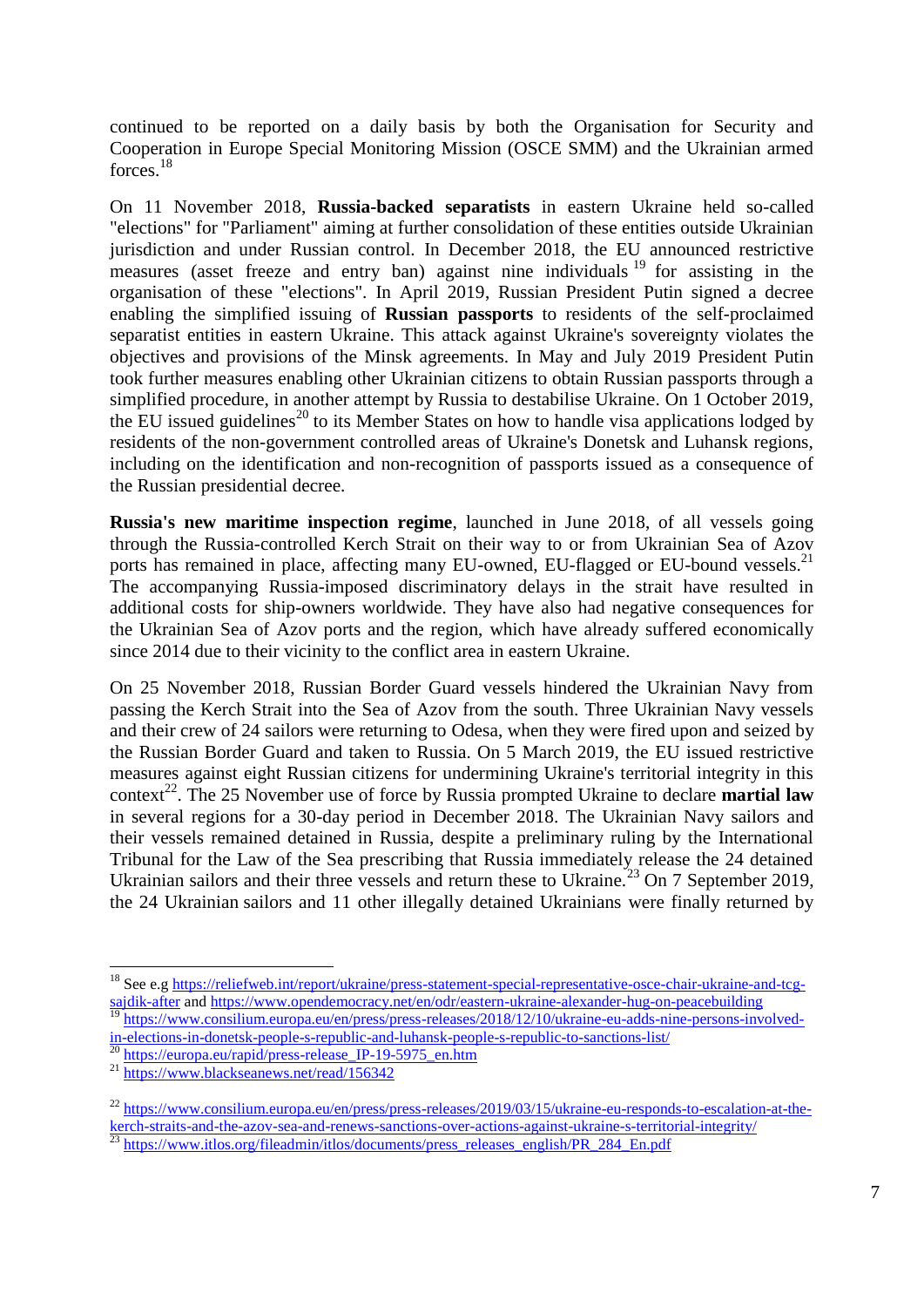Russia to Ukraine as part of a prisoner exchange. The vessels were returned by Russia to Ukraine on 18 November 2019.

In June 2019, the Joint Investigation Team comprising investigative authorities from the Netherland, Belgium, Ukraine, Malaysia and Australia publicly presented further findings in the investigations around the 2014 shooting down of **Malaysian Airlines flight MH17** over eastern Ukraine, resulting in the death of 298 people. The team announced criminal proceedings against four individuals and confirmed direct Russian military involvement in the incident.

The process of **implementation of the Minsk agreements** seems to have gained a certain momentum with: the September 2019 prisoner exchange, the completion of de-mining and dismantling of fortifications within the Stanytsia Luhanska area where the reconstruction of the bridge allows to alleviate the humanitarian situation, the disengagement at Zolote and Petrivske areas, and the agreement on the so-called "Steinmeier formula" on 1 October, concerning the holding of local elections in the non-government controlled areas of eastern Ukraine, as part of the implementation of the Minsk agreements as well as agreeing on a date for the Normandy 4 Summit, i.e. 9 December. Russia has yet to match the constructive steps taken by Ukraine.

Meanwhile, ceasefire violations continue. The work of the OSCE Special Monitoring Mission (OSCE SMM) continues to face obstacles, mainly in NGCA, in particular those close to the Russian border. A number of OSCE SMM unmanned aerial vehicles have been brought down or destroyed, largely through signal jamming, mostly originating from NGCA.

Ukraine has substantially improved its cybersecurity, including the legislative basis underpinning this and its operational resilience, thanks to EU and international support. The key actors responsible for cybersecurity were able to detect and isolate all major cyber-attacks during presidential and parliamentary elections. Further alignment with the EU *acquis* is needed on the information systems protecting Ukraine's critical infrastructure.

During several months in 2019, both before and after the presidential election, a wave of **bomb threats**, reportedly called in from Russia and Russia-controlled areas in eastern Ukraine, led to tens of thousands of people being evacuated from department stores, railway stations, airports, hotels and residential buildings throughout Ukraine. $^{24}$ 

## **2.3 Justice, Freedom and Security**

The judges of the newly created **High Anti-Corruption Court** (HAAC) were selected in February 2019 following a transparent procedure that involved the Public Council of International Experts. In April 2019, the President appointed 38 judges who elected their chairperson in May. The Court began operating officially on 5 September. An amendment to the Law on the HACC was adopted in September, limiting its mandate to high-level corruption cases and preventing its potential overburdening by minor cases. Due to an excessive workload, [the HACC selected](https://jurliga.ligazakon.net/news/189774_vaks-uvelichil-kolichestvo-sledstvennykh-sudey) three additional investigative judges in September.

<sup>1</sup> <sup>24</sup> *Segodnya*, 13 June 2019, 'Bolshintsvo soobshchenii o minirovanie v Ukraine postupayut iz Rossii' [\(https://www.segodnya.ua/ukraine/bolshinstvo-soobshcheniy-o-minirovanii-v-ukraine-postupayut-iz-rossii-mvd-](https://www.segodnya.ua/ukraine/bolshinstvo-soobshcheniy-o-minirovanii-v-ukraine-postupayut-iz-rossii-mvd-1284286.html)[1284286.html\)](https://www.segodnya.ua/ukraine/bolshinstvo-soobshcheniy-o-minirovanii-v-ukraine-postupayut-iz-rossii-mvd-1284286.html)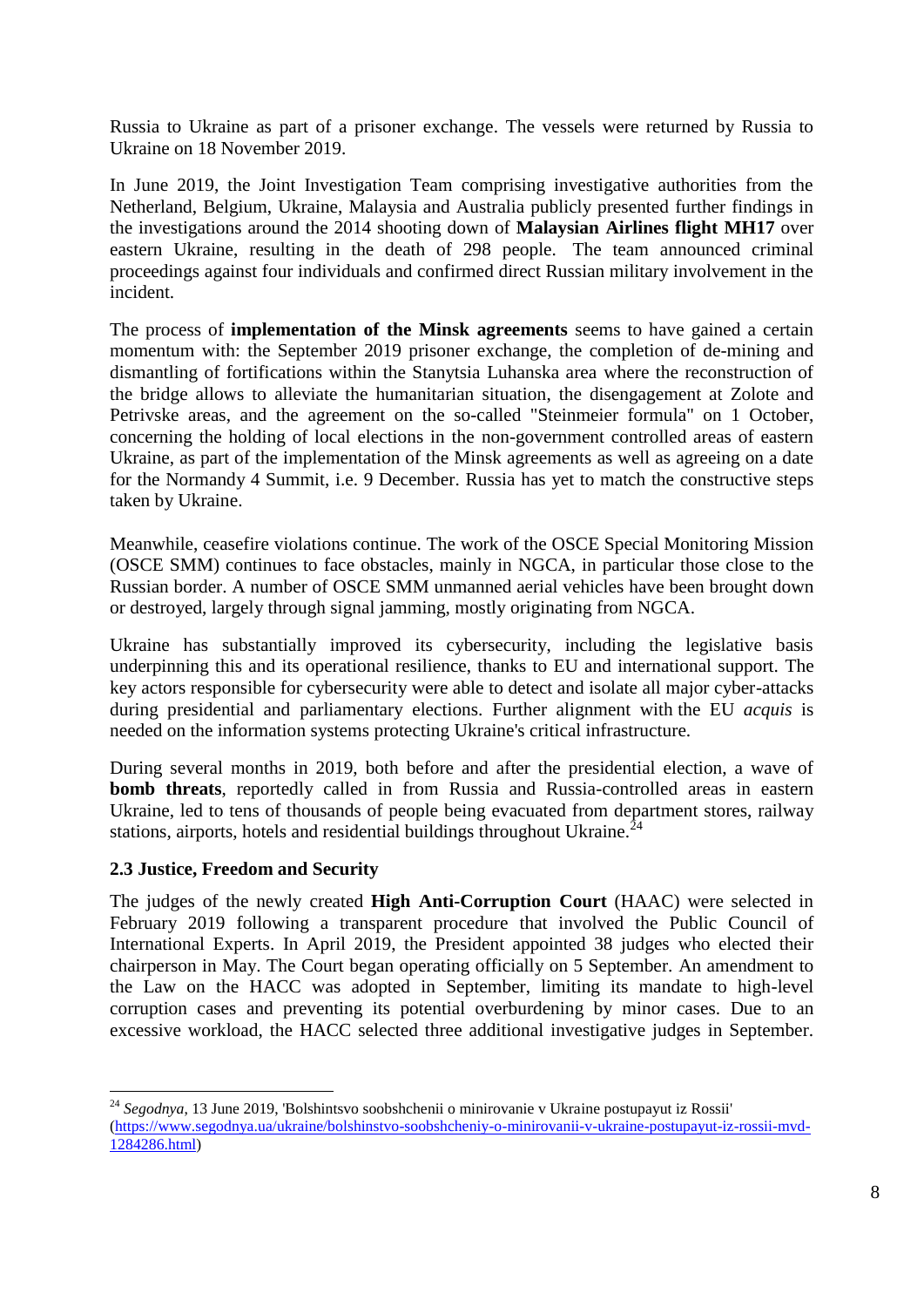Recruitment of non-judicial staff is continuing. The HACC received adequate temporary premises, pending the completion of work on permanent buildings.

The **National Anti-Corruption Bureau of Ukraine** (NABU), in cooperation with the Specialised Anti-Corruption Prosecutor's Office (SAPO), has launched since its establishment 752 pre-trial investigations in high-level corruption cases. NABU has submitted a total of 224 cases to the courts. The conviction rate in these cases remains very low at 31, as the vast majority of cases were blocked in Ukraine's ordinary courts. No high-level officials have yet been convicted for corruption. With the start of work of the new HACC, the situation is expected to improve. The external audit of NABU, which is supposed to be held annually, continued to be delayed. In October 2019, the President signed a law which granted NABU and the State Bureau of Investigation (SBI) autonomous wire-tapping powers. The law, requiring the National Agency for Prevention of Corruption (NAPC) to grant NABU direct automatic access to the register of electronic asset declarations was adopted and awaits implementation.

In February 2019, the Constitutional Court ruled the Criminal Code article on **illicit enrichment** unconstitutional. As a result, 65 NABU cases against high-level public officials had to be closed. In June 2019, the Constitutional Court declared NABU's right to challenge in courts corruption-related commercial agreements to be unconstitutional, noting that this right should rest with the prosecutors. These developments have weakened NABU's ability to conduct effective investigations into high-level corruption cases and have caused financial damage to the country. The decision also has an impact on the e-declaration system, forming the basis not only for deterrence but also for legal proceedings for public officials with a clear discrepancy between assets and income history. A law re-criminalising illicit enrichment was adopted on 31 October 2019. The law does not allow to prosecute cases closed after the earlier illicit enrichment provision was repealed. In October the Parliament also adopted a new Law on Protection of Whistleblowers.

A disciplinary case launched against the head of SAPO in April 2018 and his subsequent reprimand by the Qualification and Disciplinary Commission of Prosecutors caused concerns relating to the independence of the SAPO. The Chief Investigative Division of the Security Service of Ukraine (SSU) closed criminal proceedings against the head of the SAPO in January 2019. After some internal conflicts, relations between the management of NABU and SAPO improved over the summer of 2019.

Progress was made on the **verification of electronic asset declarations for public officials**. In October 2019, a Law was adopted enabling a full reboot of NAPC, in particular changing its management structure from a collegiate body to a single head and the participation of international experts in the selection of the new head. The automatic verification system for electronic asset declarations has been connected to all relevant state registers. Until November, the NAPC has approved 1006 verification decisions.

In June 2019, the Constitutional Court declared the requirement for anti-corruption activists to submit annual electronic asset declarations to be unconstitutional. Foreign members of supervisory boards of state-owned enterprises were also excluded from such an obligation in October 2019.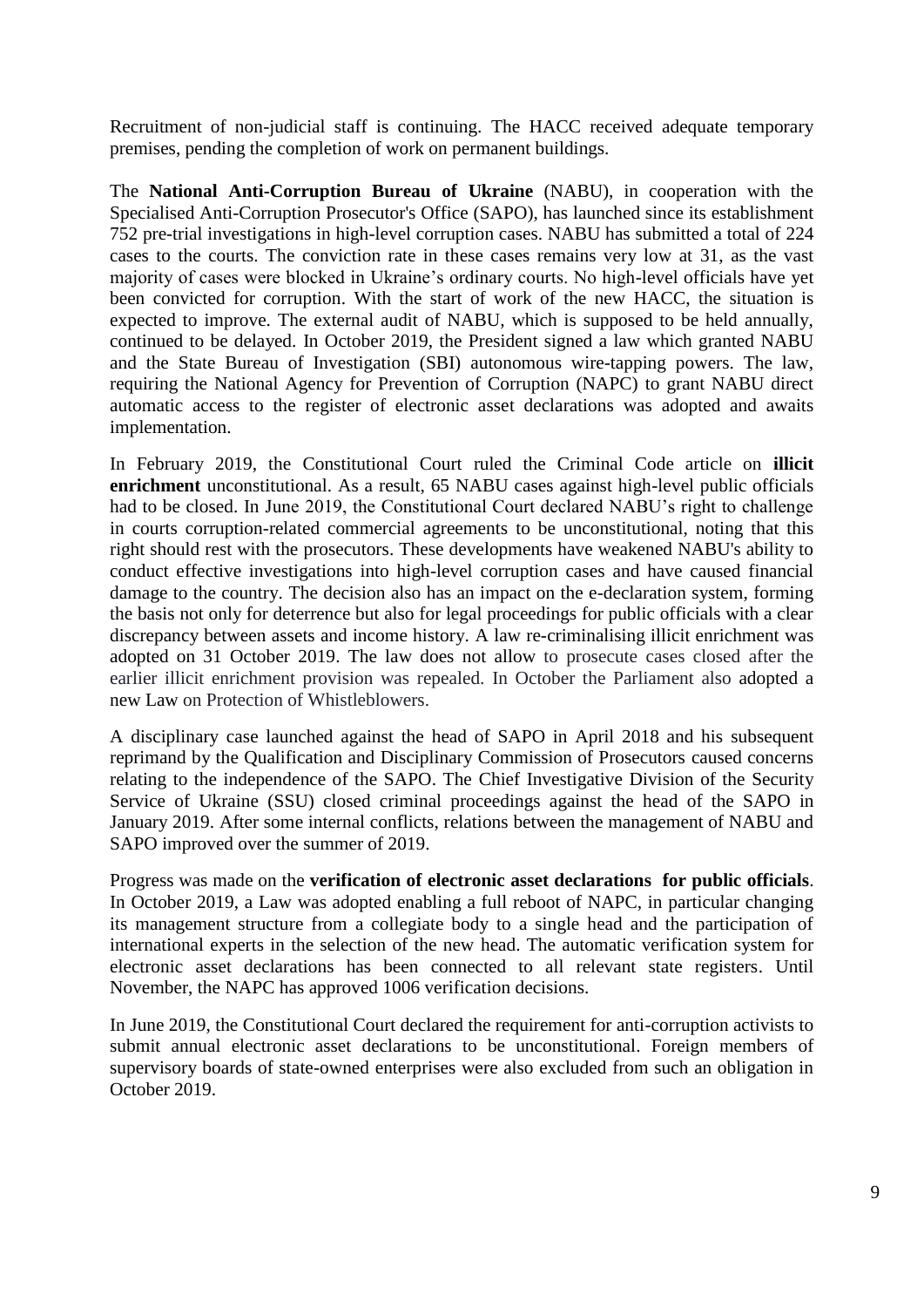The Parliament amended corruption prevention legislation in October 2019 to limit **public funding for political parties**, an instrument conceived to increase their independence, to only those parties that obtained more than 5% of the vote, thus excluding parties with 2-5% support.

The renewal of the **judiciary** continued in 2019, but experienced significant delays mainly due to court decisions suspending the leadership of the High Qualification Commission of Judges (HQCJ). In August 2019, the President launched a new reform concerning the Supreme Court and judicial governance bodies and the Law on Reforming the Judicial Self-Governance Bodies was adopted in October, despite strong criticism from the EU and other international partners. The Venice Commission adopted an opinion on the amendments on 6 December.

The second recruitment competition for judges on the new Supreme Court was held and 75 judges joined the Court in May 2019, bringing the total number of judges to 193. The Public Integrity Council (PIC) raised integrity concerns against 15 out of 75 newly appointed judges. According to a law adopted in October 2019, the number of judges will be reduced to 100. The competition to the new High Intellectual Property Court is delayed. Qualification assessment of judges resumed in March 2019 following a break due to the focus of the HQCJ on the HACC and second Supreme Court competition. As of 30 October 2019, more than 3,000 judges underwent the qualification evaluation while the assessment of about 2,000 judges is still pending. Since the launch of the re-evaluation process, about 2,500 judges (about 30% of their total number) voluntarily resigned without waiting for the re-evaluation. Out of the assessed judges, about 2,500 (80.4%) were found fit for their jobs, while about 600 judges were recommended for dismissal or resigned.

The PIC resumed its participation in the process of re-evaluation of judges. However, PIC continues to complain about unrealistic timeframes set by the HQCJ and the latter disregards negative opinions from the PIC on judges being re-evaluated. The competition for 505 vacant judicial positions in local general courts was completed. In August, based on the results of the competition, the HQCJ sent recommendations on the appointment of 467 candidates as judges of 263 courts to the High Council of Justice. The HQCJ's work was hampered by administrative and criminal cases launched against its members, the resignation of its staff, and sporadic protests and calls from politicians and civil society to re-launch the HQCJ.

In May 2019, following a disciplinary procedure, the judges of the **Constitutional Court** dismissed its Chair and appointed a new chairperson. In October 2019, the Kyiv Circuit Administrative Court ruled to reinstate the ex-chairman of the Constitutional Court but the Constitutional Court has delayed execution of this decision.

Reform of the **Public Prosecutor's Office** started in 2015 but has not produced a reset of the prosecutorial service and public trust in this service remains very low.<sup>25</sup> In August 2019, a new Prosecutor General was appointed. A Law on Reform of the **Public Prosecutor's Office** 

<sup>1</sup>  $25$  According to the latest poll, 71% of the population distrusts the prosecutorial service in Ukraine. [http://razumkov.org.ua/napriamky/sotsiologichni-doslidzhennia/riven-doviry-do-suspilnykh-instytutiv-ta](http://razumkov.org.ua/napriamky/sotsiologichni-doslidzhennia/riven-doviry-do-suspilnykh-instytutiv-ta-elektoralni-oriientatsii-gromadian-ukrainy-2)[elektoralni-oriientatsii-gromadian-ukrainy-2](http://razumkov.org.ua/napriamky/sotsiologichni-doslidzhennia/riven-doviry-do-suspilnykh-instytutiv-ta-elektoralni-oriientatsii-gromadian-ukrainy-2)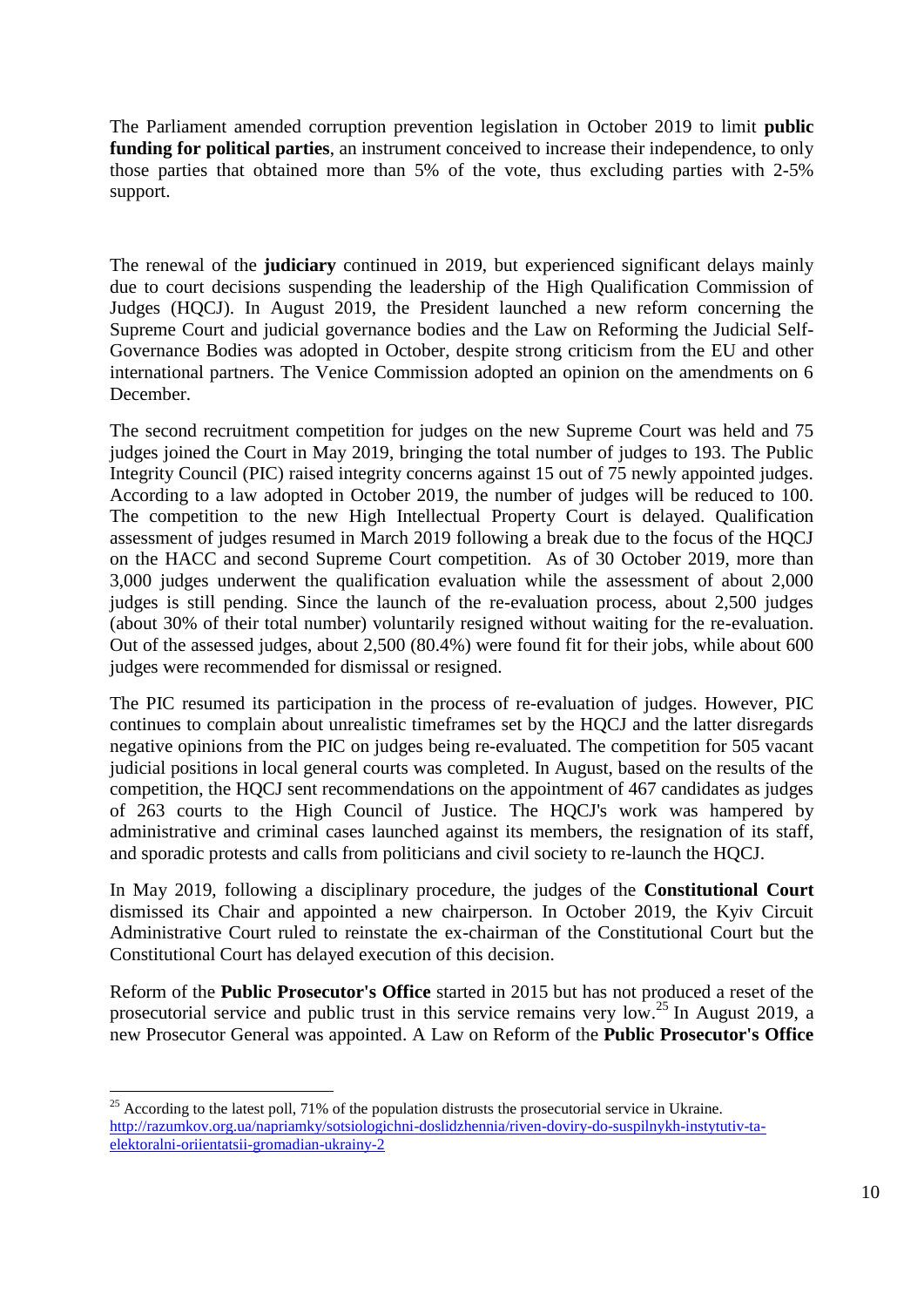**(PPO)** entered into force in September. It envisages significant reform of the PPO including the vetting of all prosecutors during a two-year period.

The legislative framework on combatting **organised crime** still needs to be revised and improved. The national authority responsible for coordinating activities in this area is not yet clearly defined. Several law enforcement agencies claim it is part of their functions, though they have no legal grounds or structures for this. The level of cooperation and coordination is unsatisfactory. The recently developed Serious and Organised Crime Threat Assessment (SOCTA Ukraine) is a significant step forward in unifying information from eight law enforcement agencies. A draft strategy on combatting organised crime is awaiting approval by the Cabinet of Ministers. Further developments in clearing responsibilities depend much on the finalisation of the draft law on **the security service of Ukraine** and developments in reforming the National Police "criminal police pillar" organisation and management. There are Ukrainian registered victims of trafficking in human beings and Ukrainian suspects within the EU.

The **Asset Recovery and Management Agency (ARMA)** has been further strengthened by recruiting additional staff, by appointing the heads of its territorial branches and by improving its cooperation with the regional law enforcement teams. ARMA is also working on its connection to the Europol SIENA system and is in the process of developing a database of frozen assets, a centralised bank account registry for individual accounts and an IT laboratory.

The **State Bureau of Investigations** (SBI) has been operational since November 2018. As of 1 March 2019, the SBI was investigating 5,794 cases. While SBI has managed to appoint officers to 534 positions out of the 674 in central and territorial offices, recruitment has proven problematic. In May, a number of amendments to the law on the SBI and other legislative acts were adopted. This allowed the SBI to start recruiting its own operative employees, alleviating its reliance on other law enforcement agencies for information collection.

The EU continues to advocate for adoption of new legislation on **the Security Service of Ukraine** (SSU) and on **parliamentary oversight** over the entire security sector, to transform the SSU into a modern agency with clearly defined functions limited to counter-intelligence, counter-terrorism and protection of state secrets. On 15 October, the head of SSU submitted a revised draft law on SSU to the Office of the President for consideration. At the same time, the SSU foresees retaining some competencies to fight organised and economic crime. The creation of effective parliamentary oversight has been put on hold.

**Reform of the National Police of Ukraine** (NPU) continued in 2019. The EU has maintained support for rule of law reforms in Ukraine in an integrated approach through the EU Advisory Mission for Civilian Security Sector Reform (EUAM) and EU-funded support programmes

## **3. Economic development and market opportunities**

## **3.1. Economic development**

**Ukraine's economy** has maintained growth throughout all quarters since 2016. After 2.5% in 2017 and 3.3% in 2018, real Gross Domestic Product (GDP) growth reached 3.84% in the first nine months of 2019. Consumer price **inflation** slowed to 6.5% year-on-year in October. The consolidated general Government budget (which covers central and local budgets) recorded a **deficit** of 1.9% of GDP in 2018. While still in line with the deficit target of 2.5%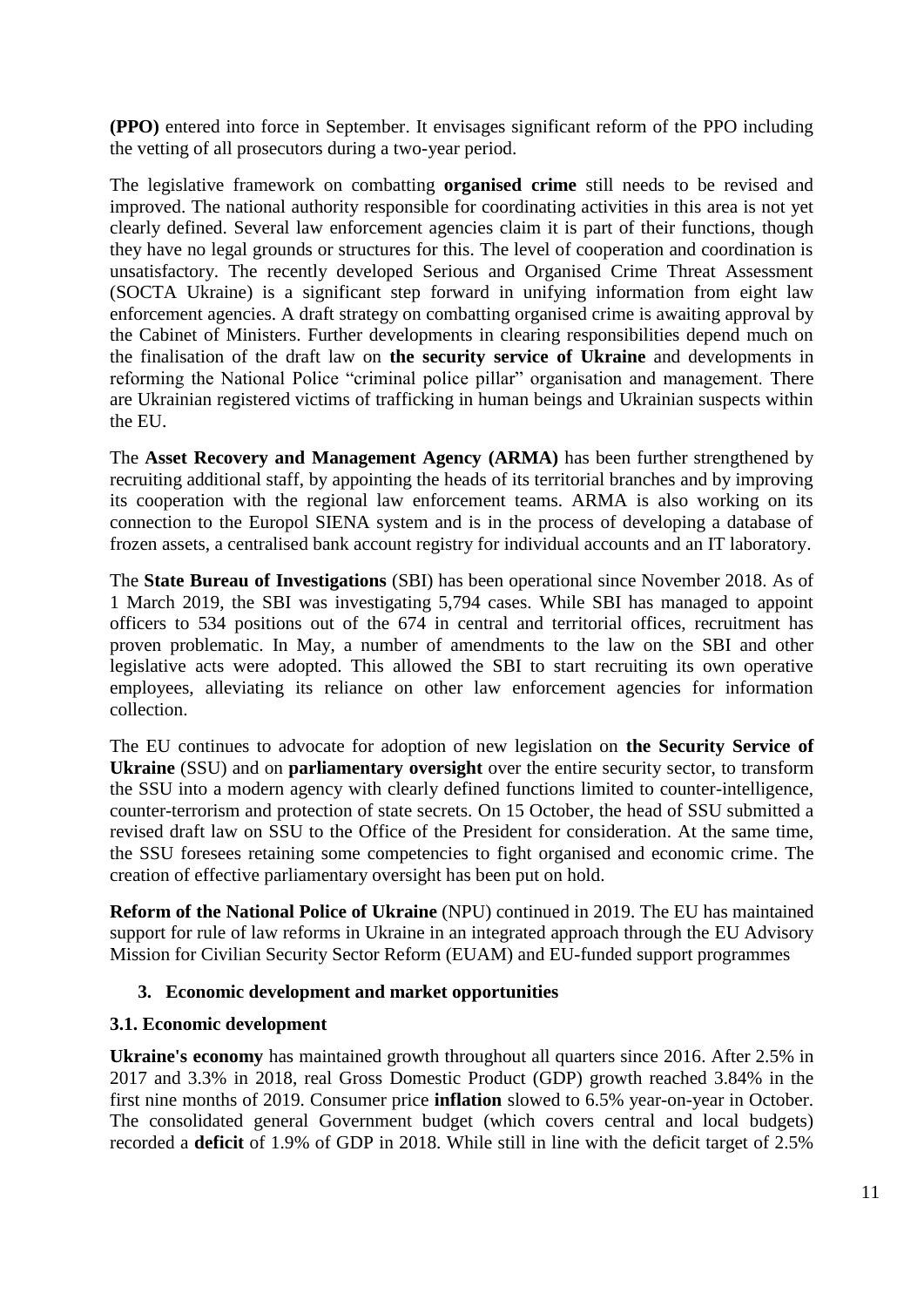of GDP, as agreed with the International Monetary Fund (IMF), the 2018 budget deficit reflected weakened fiscal discipline, as large wage and pension increases took place. A strong fiscal adjustment effort and the return of economic growth helped bring down **public debt** from its peak of 81% of GDP in 2016 to 50% of GDP at the end of September 2019. However, in absolute terms, the public debt continued to increase, reaching the equivalent of USD 82.95 billion as of end of September 2019. Despite some increase in recent years, nominal wages in Ukraine remain considerably lower than in neighbouring EU countries. This has led to a significant tightening of the **labour market**.

In 2018, the **current account deficit** widened to USD 4.4 billion, or 3.4% of GDP, as goods exports grew more slowly in 2018 (at 9.2% year-on-year) than imports (14% year-on-year), the latter being spurred by strong investment and consumer demand. The widening of the trade deficit was counterbalanced by increasing remittances from Ukrainians working abroad. In 2018, foreign direct investment **inflows** were lower than in 2017 (USD 2.4 billion versus USD 2.6 billion). Ukraine's gross **foreign exchange reserves** grew substantially from USD 7.5 billion (two months of imports) in 2014 to USD 21, 4 billion at the end of October2019 (3.4 months of imports). In 2018, Ukraine's national currency, the **hryvnia (UAH),**  appreciated on a year-on-year basis for the first time since 2010, mainly due to improved confidence of foreign investors in government bonds.

Ukraine has continued to improve its **business environment.** In the World Bank's Doing Business ranking, Ukraine moved from  $76<sup>th</sup>$  place in 2018 to  $71<sup>st</sup>$  in 2019.<sup>26</sup> Nevertheless, **foreign direct investment** from the EU remains low, in sharp contrast to trade flows. One of the biggest obstacles to investment remains concern over the rule of law and levels of corruption.

A major short-term challenge to the Ukrainian economy is **repayment of their public debt**. In October 2018, Ukraine and the IMF agreed on a 14-month stand-by arrangement worth USD 3.9 billion, which replaced the IMF Extended Fund Facility. The IMF disbursed the first tranche of USD 1.4 billion at the end of 2018, unlocking other donors' financing, including a EUR 1 billion macro-financial assistance loan from the EU. On 11 December 2018, the EU disbursed the first tranche of EUR 500 million following Ukraine's fulfilment of the related policy conditions. Following the request by the Ukrainian authorities, in autumn 2019, the IMF started discussions with the Ukrainian authorities on a new three-year Extended Fund Facility programme. The discussions are still on-going.

In December 2018, the Parliament approved amendments to the **Budget Code** on introducing medium-term budget planning at the central and local levels. The new approach should help strengthening the links between strategic priorities of public policy and fiscal expenditure and improve fiscal discipline. However the Budget Declaration prepared in spring 2019 was not adopted by the Cabinet of Ministers. The Government approved a new strategy for accounting and financial reporting in the public sector<sup>27</sup>, which should help make public spending more effective. In June 2019, the **medium-term strategy for the state debt management** was approved, with a target of gradual reduction of debt-to-GDP ratio to 43% by the end of 2022. The strategy is focused on four pillars – increase the share of domestic currency-denominated

<sup>&</sup>lt;sup>26</sup> [http://www.doingbusiness.org/en/data/exploreeconomies/ukraine#](http://www.doingbusiness.org/en/data/exploreeconomies/ukraine)

<sup>&</sup>lt;sup>27</sup> [https://www.minfin.gov.ua/en/news/view/uriad-ukhvalyv-stratehiiu-modernizatsii-systemy-bukhobliku-ta](https://www.minfin.gov.ua/en/news/view/uriad-ukhvalyv-stratehiiu-modernizatsii-systemy-bukhobliku-ta-finzvitnosti-v-derzhsektori-do--roku?category=buhgalterskij-oblik&subcategory=buhgalterskij-oblik-u-derzhavnomu-sektori)[finzvitnosti-v-derzhsektori-do--roku?category=buhgalterskij-oblik&subcategory=buhgalterskij-oblik-u](https://www.minfin.gov.ua/en/news/view/uriad-ukhvalyv-stratehiiu-modernizatsii-systemy-bukhobliku-ta-finzvitnosti-v-derzhsektori-do--roku?category=buhgalterskij-oblik&subcategory=buhgalterskij-oblik-u-derzhavnomu-sektori)[derzhavnomu-sektori](https://www.minfin.gov.ua/en/news/view/uriad-ukhvalyv-stratehiiu-modernizatsii-systemy-bukhobliku-ta-finzvitnosti-v-derzhsektori-do--roku?category=buhgalterskij-oblik&subcategory=buhgalterskij-oblik-u-derzhavnomu-sektori)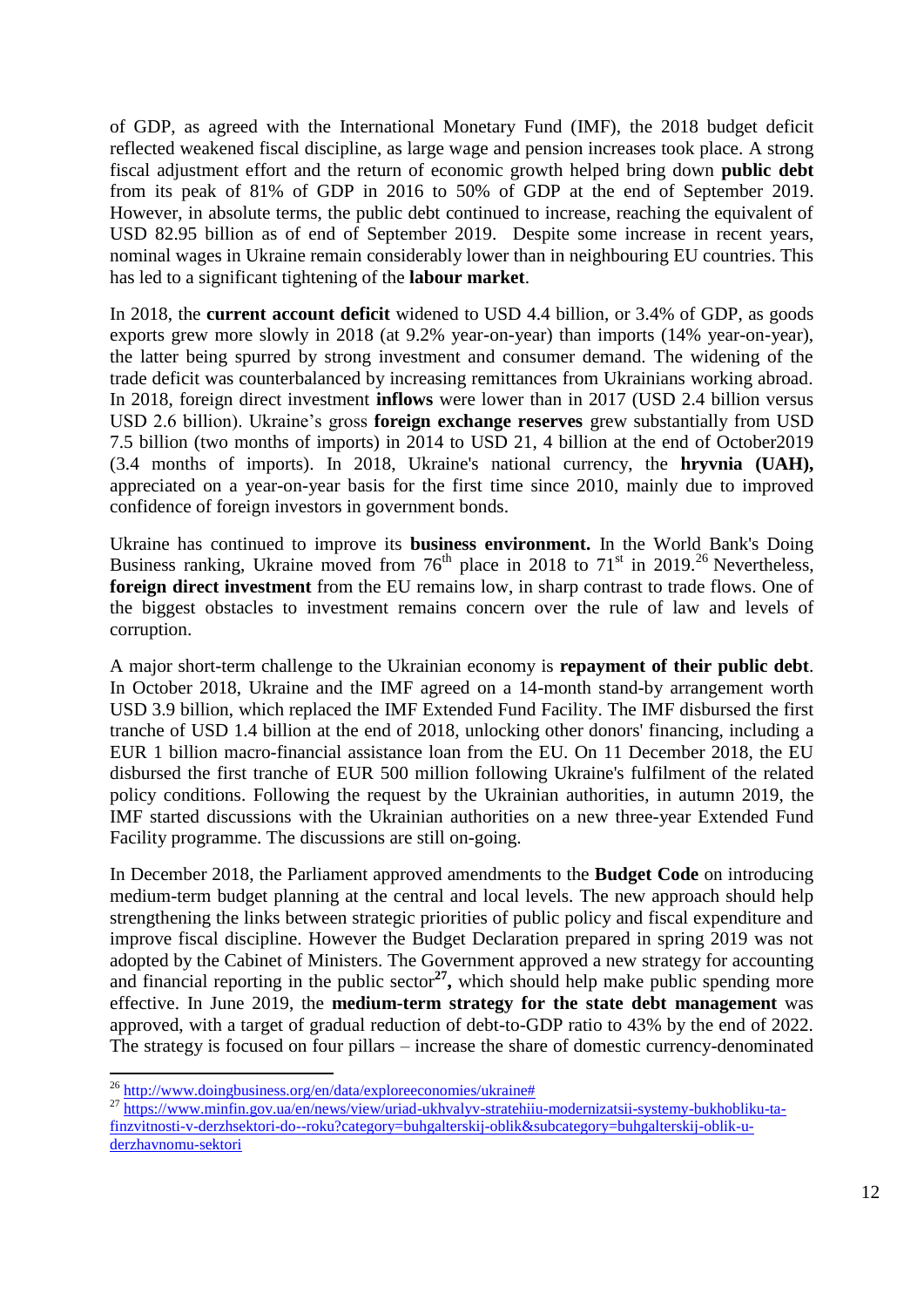debt, lengthen the debt maturity, continue attracting concessional funding and enhance strong investor relationships.

In November 2018, the Government opened up the data on all local budgets on a national portal<sup>28</sup>. This allows Ukrainian citizens to monitor public spending at a local level. In summer 2019, the Accounting Chamber of Ukraine, the supreme **external audit** institution of Ukraine, adopted an ambitious institutional development strategy and a reform of the State Audit Service was launched in October 2019.

On 18 December 2018, the State Fiscal Service of Ukraine was separated into two bodies: the State **Customs** Service (SCS) and the State **Tax** Service. In March 2019, the Cabinet of ministers approved their statutes. The heads of these two services were appointed in a competitive procedure. The next steps include devising the organisational structure and staffing of both institutions that have announced ambitious reforms of more service orientation, more speedier and transparent business processes and eradication of corruption. In September 2019, the Integrated Border Management (IBM) Strategy 2020-2025 came into effect. A corresponding IBM action plan is being finalised and a High Level [Interagency](https://eu-ua.org/novyny/ivanna-klympush-cyncadze-ocholyla-mizhvidomchu-robochu-grupu-z-pytan-koordynaciyi)  [Working Group on the IBM](https://eu-ua.org/novyny/ivanna-klympush-cyncadze-ocholyla-mizhvidomchu-robochu-grupu-z-pytan-koordynaciyi) was established to monitor its implementation.

There is progress regarding alignment of national legislation with EU **customs** legislation. The Convention on the Simplification of Formalities in Trade in Goods, a "Roadmap" for accession was updated and amendments on certain types of customs declarations were introduced to the Customs Code of Ukraine. A Single Window on customs has been gradually introduced. In mid-2019, 97% of customs declarations were cleared using this mechanism.

In September 2019, the Parliament adopted a Law on the Regime of Common Transit and introduction of the national electronic transit system with a new computerized transit system tool, to be able to share online customs information with 35 countries. Another milestone was the adoption of the Law on Authorised Economic Operators. In October, the Parliament adopted the Law on Protection of Intellectual Property Rights during the movement of goods across the customs border of Ukraine.

The adoption by the Parliament of the revised Law on **Statistics** focusing on the independence of the State Statistics Service of Ukraine (SSSU) is still pending. In October 2019, the State Statistics Service was moved under the Cabinet of Ministers.

As a result of **deregulation** sessions at the Cabinet of Ministers with support from the Better Regulation Delivery Office, about 1,200 obsolete regulatory acts from different central executive bodies were abolished, more than 100 were amended and 60 new acts were adopted. This has resulted in an estimated EUR 100 million in savings for business in complying with state regulations. The State Inspection and Control Bodies reform made further progress, with the creation of a portal<sup>29</sup> for planning and reporting of all state control measures and the development of a new risk-based methodology for inspecting business. A comprehensive new regulatory portal $^{30}$  provides clear and transparent regulatory instructions and tips on doing business for Ukrainian companies.

1

<sup>&</sup>lt;sup>28</sup> [https://openbudget.gov.ua](https://openbudget.gov.ua/)

<sup>&</sup>lt;sup>29</sup> [Https://Inspections.gov.ua](https://inspections.gov.ua/)

<sup>30</sup> [Https://regulation.gov.ua](https://regulation.gov.ua/)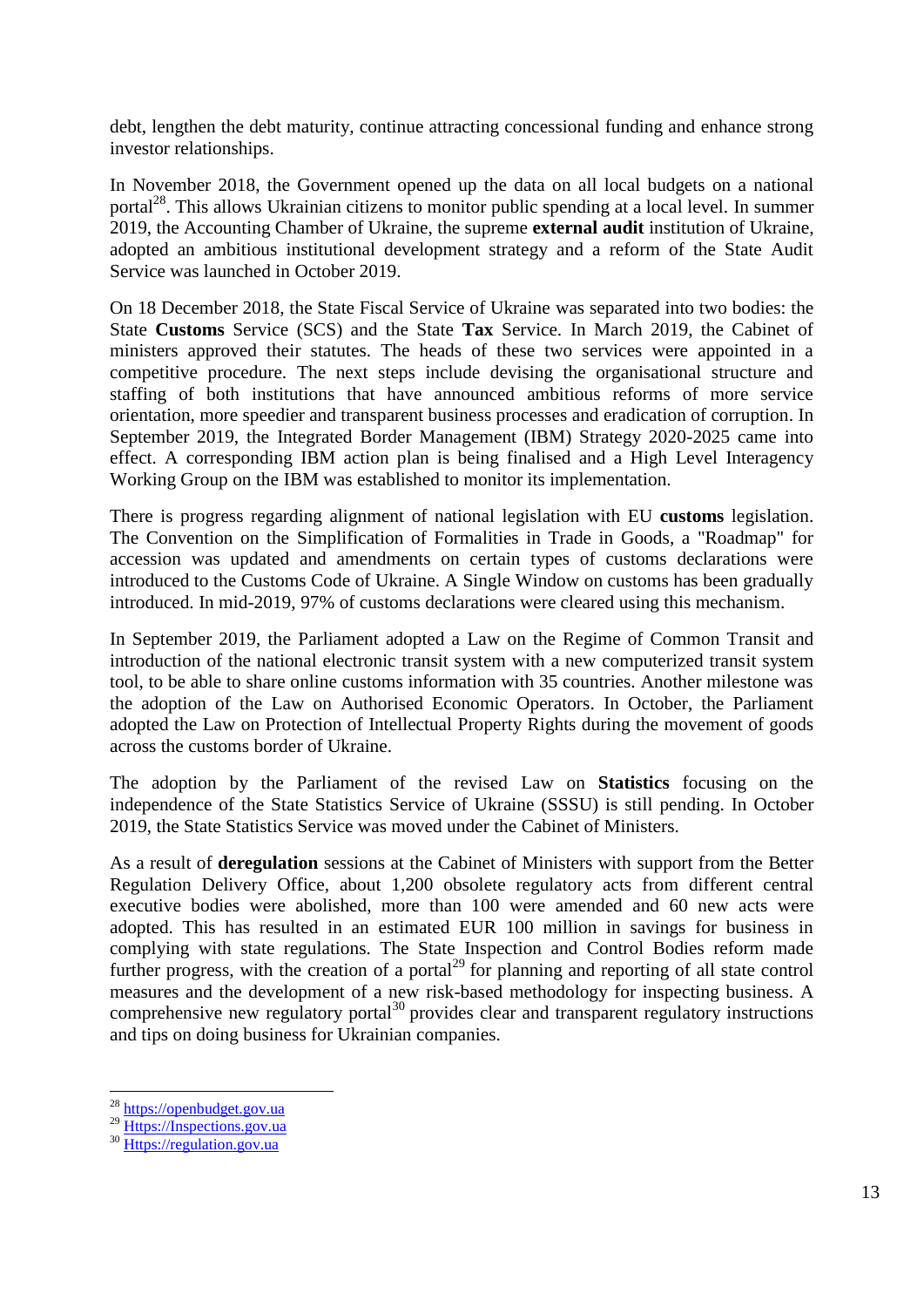Regarding **consumer protection,** implementation of specific measures remains slow.

The draft law on Basic Principles of **State Agrarian and Rural Development (ARD) Policy** is expected to be adopted by the Parliament in 2019, allowing for the implementation of the ARD action plan 2020-2025. The Law regulating **Organic Production** in line with AA obligations, including the circulation and labelling of organic products, came into force on 2 August 2019. Other laws regulating state controls over **genetically modified products** have been postponed by the Parliament. Furthermore, Ukraine designed a **geographic indication (GIs) system**; a framework Law on GIs was adopted in October 2019. The Parliament works on specialised draft laws to regulate GIs for spirit drinks, wines and aromatised wines, foodstuffs and agricultural products.

The Government submitted two first laws on lifting the **ban on farmland sales** and on creating a private market for farmland. The state land registry shall be updated to include data on all agricultural land plots in the country by 2021. State land will be sold through electronic auctions and land registries will be all digitalised. The ban on farmland sales in place since 2001 has been depriving private landowners of access to financing by preventing the sale or use of farmland. Lifting the moratorium and creating an open farmland market was one of the key requirements of the IMF as a measure to boost Ukraine's investment-hungry agricultural sector. The reform should enter into force on 1 October 2020.

Sustainable management of **fisheries** resources is being reviewed by the Ukrainian authorities to reduce illegal, unregulated and unreported practices, but reform of the sector remains slow. In addition, the implications of the illegal annexation of the Crimean peninsula have overshadowed technical aspects and international cooperation.

Legislative work continued on aligning the rules **in the area of company law and corporate governance, accounting and auditing,** with EU and international practices. For instance, work took place on regulatory acts following the 2017 Ukrainian legislation aligning with the EU acquis on shareholder rights and with Commission recommendations on boards of companies. The Audit Public Oversight Body of Ukraine (APOBU) is gradually starting its operations with EU support.

The **banking sector** continued to stabilise in 2018-2019, even though banks still have substantial non-performing loans (NPLs) on their balance sheets. However, NPLs slightly decreased in 2018-2019 to 52.9%, partly due to the restructuring performed by one of the State-Owned Banks, UkrExImBank.

Legal cases related to **PrivatBank**, in particular in relation to the recovery of funds allegedly embezzled from the bank prior to its nationalisation in December 2016 have continued in Ukrainian and international courts. On 15 October, the Court of Appeal of England and Wales upheld an asset freeze imposed against the previous owners of PrivatBank and allowed the bank to pursue claims against its former owners in UK courts. The former owners are meanwhile seeking to have the nationalisation overturned in the Ukrainian courts.

In April 2019, the Ministry of Finance published the first report on asset recovery in **stateowned banks**. The independent supervisory board members for Oschadbank and UkrEximbank were selected in May but some of these new members have not been confirmed by the National Bank of Ukraine (NBU); the process of selection was relaunched in autumn 2019. A Law to allow for a gradual liberalisation of currency operations and **capital flows**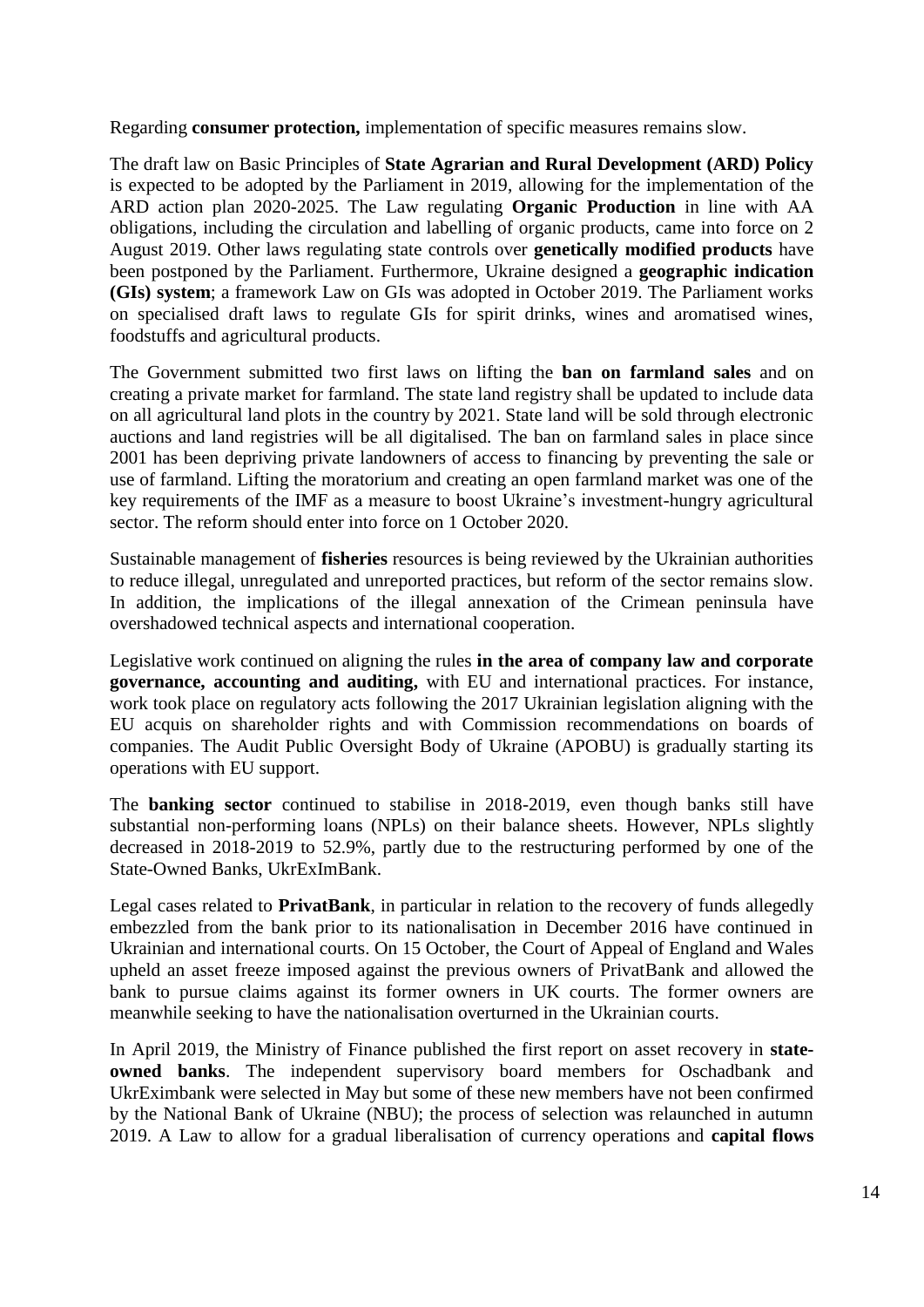entered into force in February 2019. The law is based on the freedom to conduct foreign exchange (F/X) transactions and to make payments, with some limited exceptions. In the same spirit of currency liberalisation, the NBU also lifted over 30 restrictions for currency operations in 2019, including the problematic mandatory sale of up to 50% of foreign exchange earnings by exporters.

While the overall number of **non-bank financial institutions** is decreasing, the number of "financial companies" is growing in Ukraine. These companies are considered risky in terms of money laundering activities. An important step in the direction of improving the supervision of the non-banking sector is the recently adopted Law on Amendments to Some Legislative Acts of Ukraine on Improving Functions in State Regulation of Financial Services Markets ("SPLIT" Law), which amends several laws on the distribution of functions for regulating financial service markets.

Following the **reform of State-Owned Enterprises (SOEs)**, profits of the top-100 State owned enterprises decreased by 48% in 2018 caused by a drop in profits of Naftogaz. In 2019, the Government appointed independent Supervisory Boards in a few more large SOEs. However, the Parliament has yet to pass a law that would effectively empower supervisory boards.

The implementation of the new **Privatisation Law** passed in early 2018, has resulted in the successful privatisation of hundreds of small objects since September 2018 largely thanks to the platform ProzorroSales. No progress as regards large privatisations. In October 2019, the Parliament adopted a Law abolishing the list of state-owned enterprises exempt from privatisation and will have to adopt in the coming months an updated list.

While key legislation regulating the telecommunications market remains to be adopted, significant steps have been taken in the area of e-governance and digital transformation in general. Ukraine has set up a new Ministry of Digital Transformation and a new Committee of Digital Transformation was created in the Parliament.

Progress in legal alignment to EU labour occupational safety and health legislation remained constrained by the long-standing blockade of a draft new Labour Code. Progress was made in reorganising the Ministry of Social Policy. The legal framework for the reform of the State Employment Service, including the law on employment, is yet to be adopted. Reform of the **pension** system is ongoing, but the appropriate institutional framework needs to be created before considering introducing a second pillar (supplementary pension).

Ukraine continued to reform the **health care system,** firstly through the successful roll-out of healthcare financing reform at primary care level. The system's digital modernisation ("eHealth" <sup>31</sup> ) has also reached some significant deliverables (e.g. the introduction of electronic receipt). A national medicines procurement agency was created and has already shown itself to be effective in small-scale operations by delivering resource savings results. Reforms to the public health system have been slower than anticipated. One significant achievement in 2019 was the adoption of a national blood strategic framework for blood safety and availability, but it still needs a clear implementation plan.

<sup>31</sup> <https://ehealth.gov.ua/>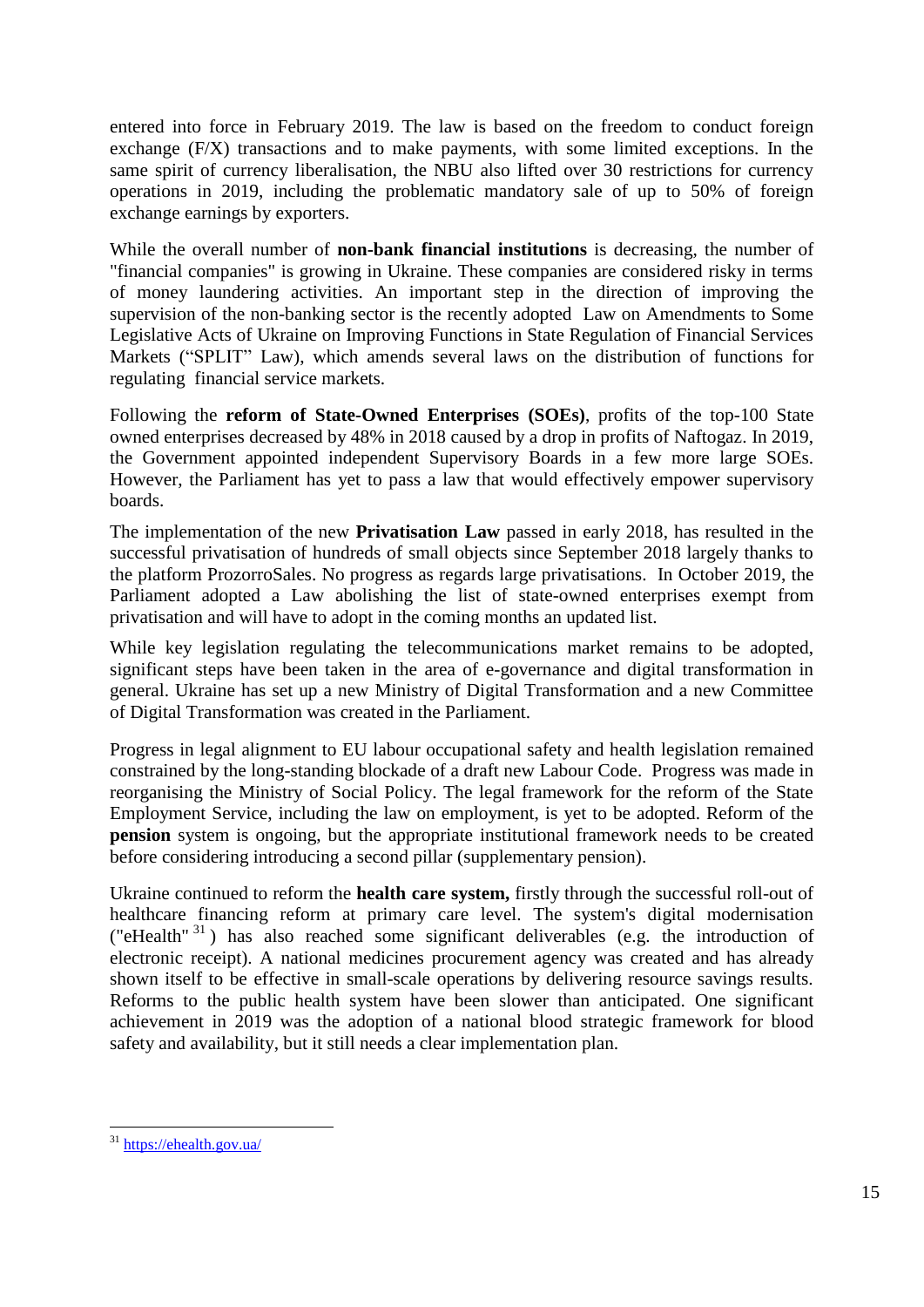## **3.2. Trade and trade-related matters<sup>32</sup>**

The DCFTA appears to be having **a significant positive impact on trade in goods**. In the first seven months of 2019 exports from Ukraine to the EU increased by 7.8 % year-on-year, while imports from the EU increased by 9% year-on-year. Ukrainian exports to the rest of the world also went up (+9.3% year-on-year excluding Russia, which decreased by 12% year-onyear). The EU maintains its position as Ukraine's primary export market with 42.4% of total exports in the first seven months of 2019, compared with 6.6% share for Russia and 51% for the rest of the world. Total imports increased by 8.5% (+9.0% from the EU) in the first seven months of 2019. Poland is the first individual export destination of Ukraine, while China is the first import partner. Ukraine's trade deficit reached USD 4.94 billion in the first seven months of  $2019$  (+18.5% year-on-year). Ukraine is the EU's  $21<sup>st</sup>$  partner in terms of overall trade.

Ukraine has still not removed an **export ban on unprocessed wood** which runs counter to the DCFTA, despite repeated requests by the EU accompanied by specific offers as regards forest preservation and despite repeated engagements by Ukrainian authorities to resolve the issue. Therefore, in June 2019, the EU requested that an arbitration panel be set up to settle the dispute.<sup>33</sup> Another trade barrier, the lack of refund of the value added tax relating to the export of soybeans and rapeseed, has not been repealed either. On 30 July 2019, the EU and Ukraine signed an amendment to the provisions of the AA regarding trade preferences for **poultry meat** and its preparation, with a view to introducing more predictable terms in the bilateral trade of poultry products. Once in force, the volume of this quota will increase by 50,000 tons and the most-favoured nation (MFN) duty ( $\epsilon$ 100.8/ton) will be re-instated for the two tariff lines for imports exceeding the quota. Ukraine made some progress in removing **technical barriers to trade** in 2019. Ukraine shared new draft sectoral regulations on safety of machines and electromagnetic compatibility with the European Commission. A twinning project with the National Standardisation Body has started to strengthen administrative capacity in this area. In June, the Parliament adopted a number of amendments to the Law on Technical Regulations and Conformity Assessment, including on accreditation of conformity assessment bodies and on metrology. The Parliament has registered a draft law on Market Surveillance and Consumer Protection, which is another outstanding requirement. These laws will help eliminate overlapping regulatory regimes, a necessary step for further alignment with EU legislation, in view of a possible future launch of negotiations on an Agreement on Conformity Assessment and Acceptance for industrial products (ACAA).

The State Service of Ukraine for Food Safety and Consumer Protection carried out more inspections and held trainings with EU support and based on the recently adopted multiannual state control action plan for 2019-2021. The EU-Ukraine SPS Management Subcommittee agreed on the Sanitary and Phytosanitary (SPS) Strategy in its meeting in November 2019, which will replace Annex V to the Association Agreement. The SPS

 $32$  See also Report From the Commission to the European Parliament, the Council, the European Economic and Social Committee and the Committee of the Regions on Implementation of Free Trade Agreements - 1 January 2018 - 31 December 2018 (COM(2019)455 final

<sup>33</sup> See [http://trade.ec.europa.eu/doclib/press/index.cfm?id=2034,](http://trade.ec.europa.eu/doclib/press/index.cfm?id=2034) as well as [http://trade.ec.europa.eu/doclib/docs/2019/june/tradoc\\_157943.pdf](http://trade.ec.europa.eu/doclib/docs/2019/june/tradoc_157943.pdf)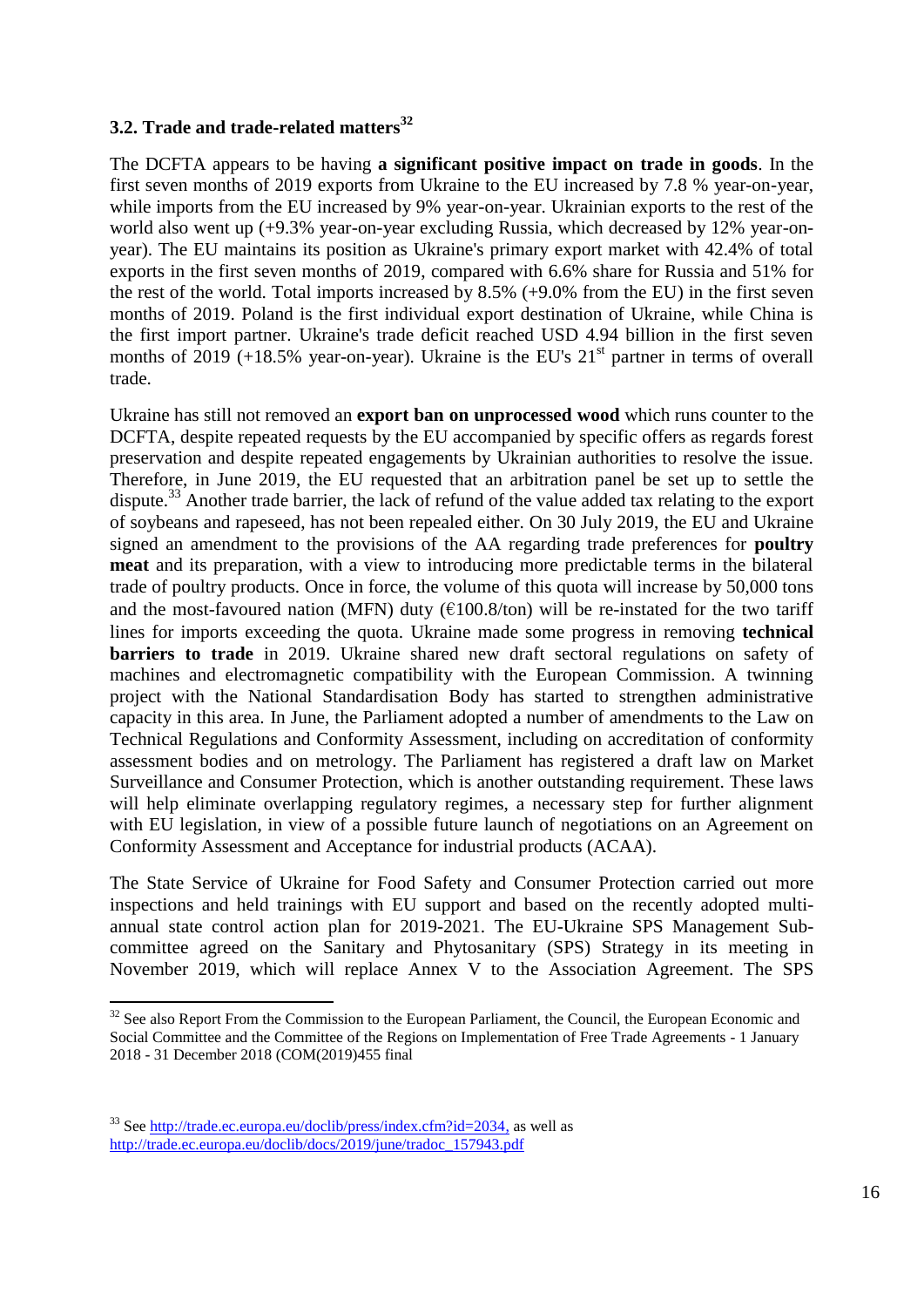Strategy contains a list of more than 240 pieces of EU legislation on SPS and animal welfare that Ukraine commits to align with. Drafting and adoption of SPS legislation accelerated in 2018-2019, resulting in the adoption of 23 legal acts that are aligned to EU acts, and more than 150 still in the process of adoption (out of 250 legal acts in total). The Law on Information to Consumers regarding Food Products entered into force in August 2019. The veterinary certificates for casein and collagen exported from the EU into Ukraine entered into force in February 2019. Seven EU harmonised certificates for the export of poultry products into Ukraine, which will eventually replace individual bilateral Member States certificates, are being negotiated, two of which (regarding poultry meat and egg products) have already been finalised and included in the Trade Control and Expert System (TRACES) and will enter into force in the first quarter of 2020.

Regarding legislation in the field of **financial services**, Ukraine has made some progress on current payment and movement of capital, information disclosure requirements for securities issuers and capital requirements in the banking sector. Adoption of numerous draft laws relating to **postal services and electronic communications** has been delayed.

Ukraine has introduced in the public **e-procurement** system "ProZorro" new functionalities, such as framework agreements. Integration of this system with the unified state register of legal entities and individual entrepreneurs allows for an automatic verification of a tenderer's data. A professional standard for the public procurement specialists has been developed. The pilot Centralised Procurement Body at national level has been implemented.

Progress in the field of **intellectual property rights** (IPRs) is limited. While some acts have already been adopted (e.g. improving the protection of the rights to semiconductor integrated circuits layout design in September), many draft laws presented by the Government as part of an IPR reform package contain problematic provisions and the Government will need to reexamine them (e.g. draft bill on IPR border measures, still being discussed at the Parliament). In addition, the Law on Collective Management Organisation, adopted in July 2018, includes some provisions not in line with the EU Collective Rights Management (CRM) Directive. As regards institutional changes, the draft law on establishing National Intellectual Property Body was discussed in the Parliament in October 2019.

**State aid** control in Ukraine has entered its second year. Although the rules in place are not fully in line with EU state aid rules, the current legal framework has allowed for state aid control in the country to begin. In 2019, the Anti-Monopoly Committee of Ukraine has been adopting an average of 20 decisions per month but most cases entail small aid amounts. Large schemes continue to bypass state aid control. In 2019, EU experts have produced the first-ever comparative analysis of Ukrainian **Competition Law** with EU law, providing a sound basis for further alignment.

In the second semester of 2018, the Ukrainian civil society advisory group dealing with the implementation of **trade and sustainable development** was created, but the list of trade and sustainable development experts remains to be agreed.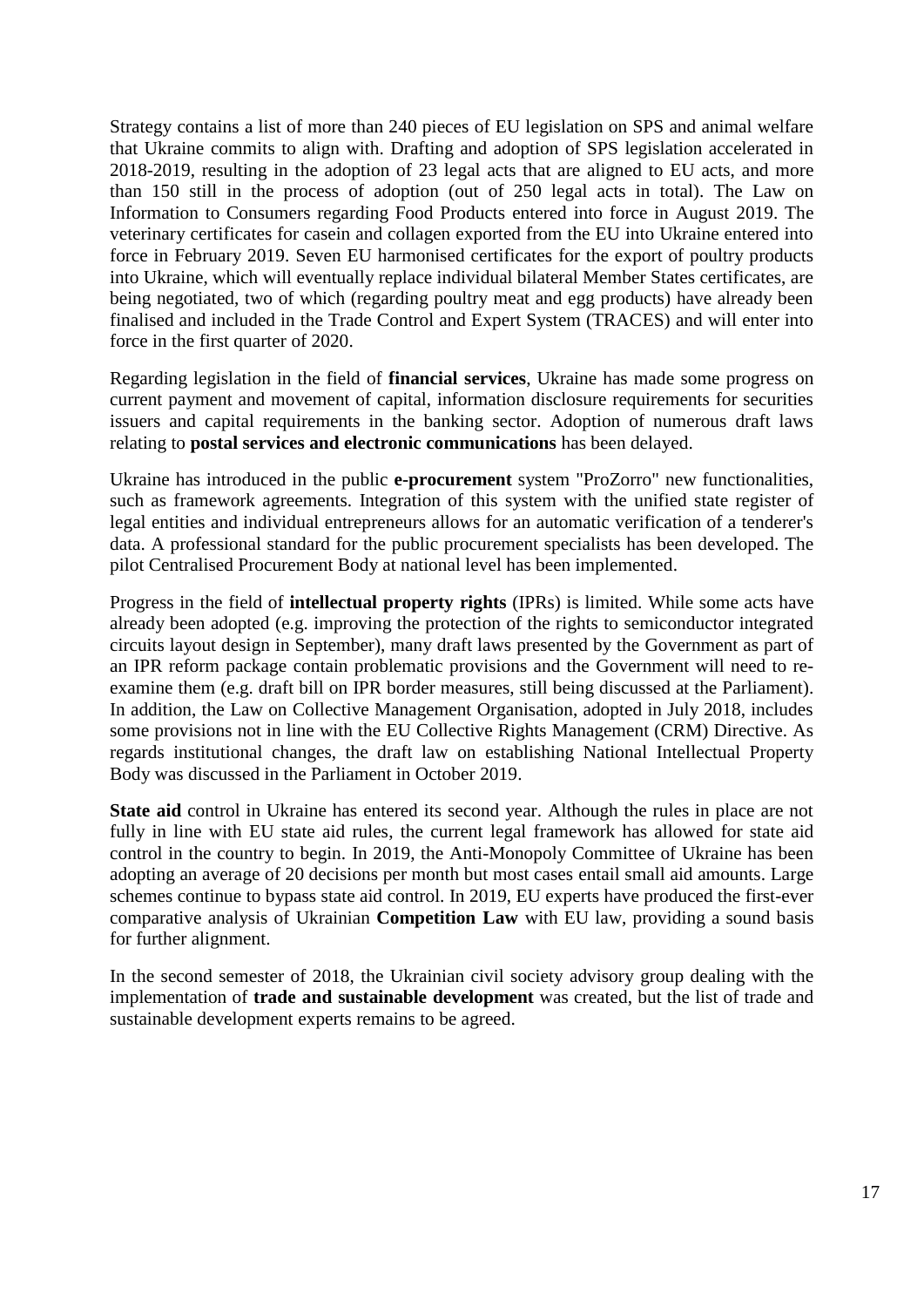## **4. Connectivity, Energy Efficiency, Climate Action, Environment and Civil Protection**

During the winter of 2018-19, gas transit to the EU via Ukraine continued to be reliable and smooth, despite challenges in Ukraine's technical cooperation with Russia's Gazprom. Ukraine continued to cover all its gas import needs through deliveries from the EU. In trilateral gas talks between Russia, Ukraine and the EU, Ukraine have shown engagement to facilitate continuing gas transit via Ukraine after 31 December 2019. Work will continue to agree on a new contract by the end of the year.

**Unbundling** of Naftogaz is set for completion by the end of 2019. Based on the decision of the Council of Ministers from 18 September 2019, specifying a new model as "independent system operator – ISO", the new transmission system operator "TSO LLC" was transferred to the Ministry of Finance and applied for certification which should be effective as of 1 January 2020. Naftogaz has secured more than 21 billion cubic metres of storage (data from 22 October 2019) for the coming winter, which is considerably more than in previous years.

In spring 2019, the Council of Ministers changed the price setting formula for the regulated gas price for households, which takes into account monthly domestic and imported gas prices while keeping the price cap at the level adopted in autumn 2018. It resulted in a reduction of more than 25% of the regulated price during the non-heating season from May to August compared to the 2018-2019 heating season. In July, the Prime Minister announced that the August price level should be kept for the whole duration of the upcoming 2019-2020 heating season. Monetisation of housing subsidies for gas and heat took place in March 2019.

From 1 June 2019, the Russian Federation imposed export restrictions to Ukraine on **oil** products and coal. This measure increased the pressure to replace anthracite burning power plants and to increase transparency in the domestic oil market. The Cabinet of Ministers has not adopted a draft law on oil stocks, a requirement under the Energy Community Treaty and the AA. The coal sector remains unreformed and in breach of state aid rules. In April 2019, Ukrainian mayors participated for the first time in the EU Coal Regions in Transition Platform to share their experience with coal regions in the EU Member States.

Implementation of the **electricity sector reform** remains challenging in the current oligopolistic market structure. The aim is to move from an overly regulated single buyer model with cross-subsidies to a competitive market in line with EU legislation. On 1 January 2019, the retail market was opened to large consumers. Ahead of the opening of the wholesale market on 1 July 2019, many experts feared that the preparations had been insufficient. However, the electricity system did not crash and the system is more transparent thanks to the availability of more data. The wholesale market design, however, is overly complex as it has been divided into several market sub-segments. The results of the first weeks of operation have shown that only 15% of the wholesale market is free from administrative price regulation or price caps.

In June 2019, the Cabinet of Ministers adopted a new Public Service Obligation regulating electricity price for households, which is not in line with EU requirements. Ukrenergo and the European Network of Transmission System Operators for Electricity worked on implementing a technical agreement preparing for further integration of the Ukrainian network with the Central European network. Ukrainian restrictions on imports to the Burshtyn Island were removed as of 1 July 2019. Corporate governance reform and preparation for the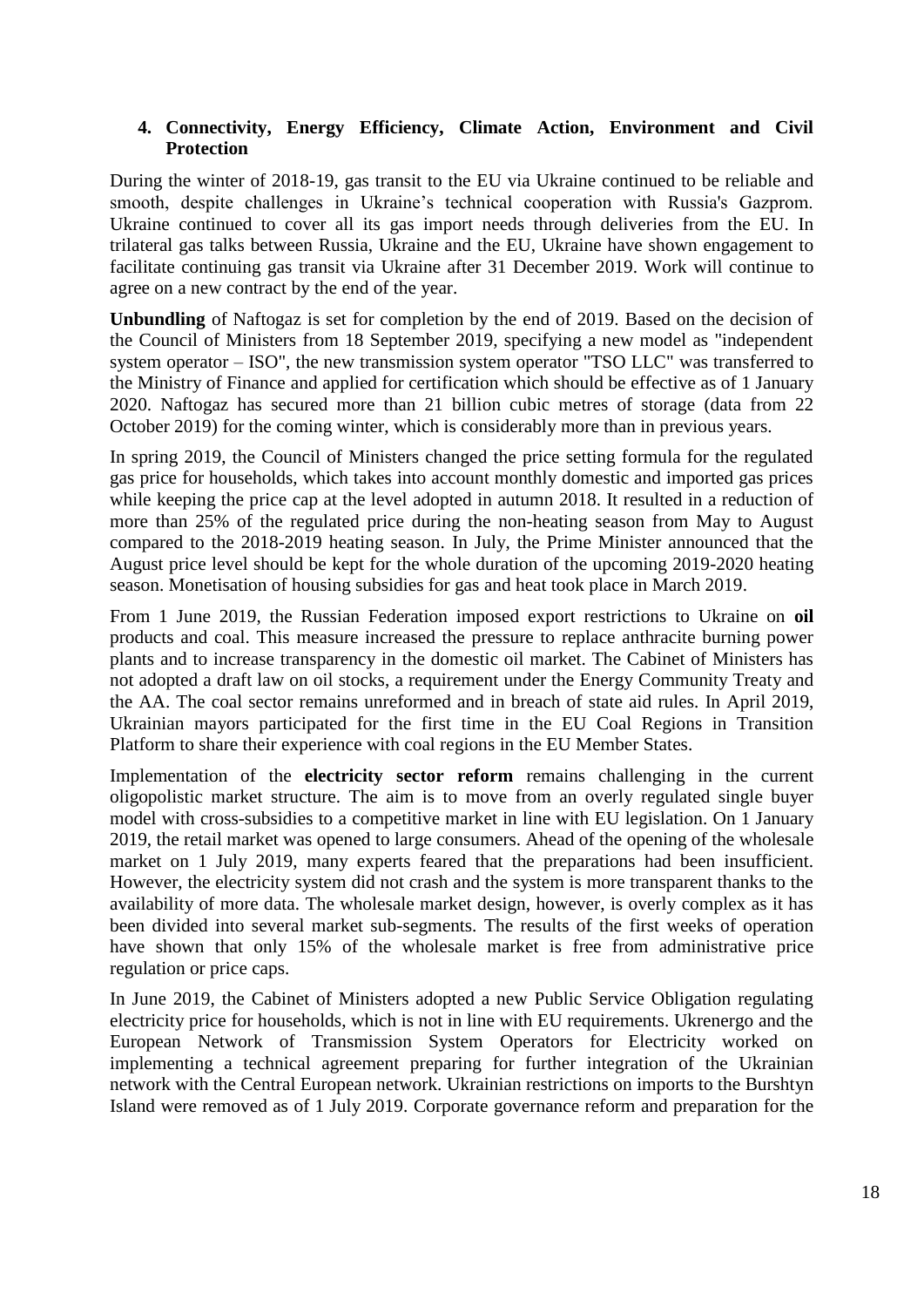full unbundling of the transmission system operator, Ukrenergo, continued; in December 2018, the company was transferred to the Ministry of Finance.

On **renewable energy,** the Parliament adopted a new Law on Auctioning of Support for Renewables in April and it entered into force in May. Investments in the sector, including from EU and foreign companies, continue at a strong pace benefitting from high feed-in tariffs. The proportion of electricity produced from renewable sources has increased from below 2% in 2018 to 5% in mid-2019.

In June 2019, a judgement of the Constitutional Court declared several provisions of the Law on the **Energy Regulator** to be unconstitutional, relating to the institutional set up and the independence of the National Energy and Utilities Commission of Ukraine. This has potential implications for the implementation of key provisions of the AA in Ukraine.

In the field of **energy efficiency**, the implementation of the Laws on Energy Performance in buildings and on commercial heat, metering and billing continued and preparations for transposing the 2012 Energy Efficiency Directive (2012/27/EU) began. In 2017-2019, over 90 secondary acts have been adopted. The Cabinet of Ministers also adopted the first few regulations on eco-design and energy labelling. However, full implementation of these requires strengthening of the market surveillance authority and stronger links with the public procurement rules. The Energy Efficiency Fund, created with the support of the EU, started operations and the first pilot projects under the "Early Movers" programme were initiated. In the spring of 2019, Ukraine has also started working on its new national energy efficiency action plan.

In 2018-2019, Ukraine continued to diversify its fuels supplying its **nuclear** power plants. The commissioning of the New Safe Confinement over the fourth destroyed reactor in Chornobyl was finalised. A new classification of radioactive waste was adopted in October 2019. However, there has been no progress on developing a new state programme for radioactive waste and spent fuel management. Planning for a national infrastructure to support decommissioning in view of the closure of certain units from 2030 has yet to start. The State Nuclear Regulatory Inspectorate of Ukraine (SNRIU) is not fully independent as required by EU and international practice. The respective draft law has not yet been re-submitted to the new Parliament, which may affect further international assistance, including the Comprehensive Safety Upgrade programme, which is being implemented, financed by the EU (Euratom) and the European Bank for Reconstruction and Development (EBRD). Transposition of other Euratom obligations under the AA has been delayed. In September, the Parliament adopted the Law on Amendments to some laws of Ukraine in the field of Nuclear Energy Utilisation aiming at the harmonisation with Council Directive 2013/59/Euratom, establishing safety standards for protection from hazards of ionising radiation. However, the scope of amendments is rather limited and gaps in safety requirements remain.

Key draft laws on market opening, including on road, railway and inland waterways, all instrumental in harmonising Ukrainian **transport** legislation with that of the EU, remained blocked in the Parliament. A new law on railways has yet to be submitted to the Rada, following repeated failures to vote on earlier drafts. Work continued on implementing the national transport strategy adopted in May 2018. The action plan to implement the strategy is at the final stage of approval. Ukraine has drafted a complex action plan, necessary to improve and harmonise transport infrastructure planning, approval, procurement, implementation and maintenance.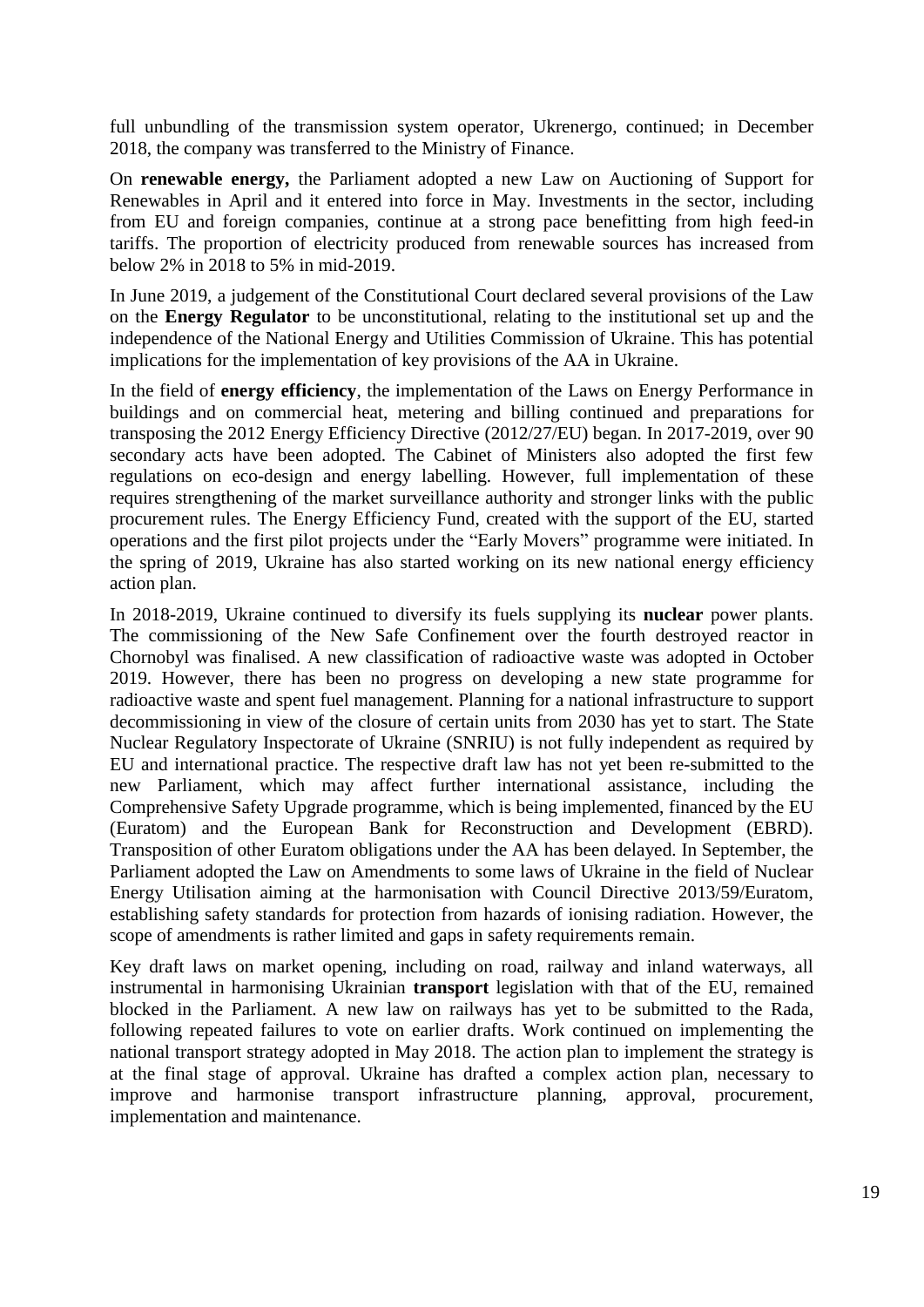In 2018, Ukraine passed an International Maritime Organisation audit and started to implement a corrective action plan. Despite this, Ukraine appears on the current black list of the Paris Memorandum of Understanding on Port State Control<sup>34</sup>, indicating low degree of safety, security and environmental standards for Ukrainian ships.

After a significant decrease during the economic crisis in 2014 and 2015, Ukrainian passenger air traffic has been growing again since 2017. In January-September 2019, the volume of passenger transportation of Ukrainian airlines increased by 10.2% compared to the corresponding period the previous year. The volume of cargo and mail transportation by air transport has also increased and amounted to 99.1 thousand tons in 2018. Connections between Ukrainian cities and the EU increased significantly, although the Common Aviation Area Agreement between the EU and Ukraine has not yet been signed. Aviation rules for air operations based on the relevant EU legislation entered into force on 1 December 2018.

In March 2019, the national **environmental** strategy 2030 entered into force after signature by the President and following approval by the Parliament. Since January 2019, EU water monitoring standards in line with the relevant EU Water Framework Directive (2000/60/EC) are in force.

On 20 February 2019, the Cabinet of Ministers approved a national waste management plan, which outlines practical measures to properly implement a waste management policy that is more compliant with EU standards. Preparations for a draft waste law are ongoing in interministerial consultation.

Work on developing **climate** policies continued, although actual implementation is at a very early stage. In July 2018, the Parliament adopted a strategy on low carbon development until 2050 and submitted it to the secretariat of the United Nations Framework Convention on Climate Change. An updated nationally determined contribution to the Paris Agreement is expected to be submitted in 2020. Draft laws on ozone depleting substances and fluorinated greenhouse gases and on monitoring, reporting and verification of greenhouse gas emissions were adopted in first reading in February 2019. In 2017, greenhouse gas emissions decreased by 3.1% year-on-year in the energy sector, 11% in industry, 2.5% in agriculture and 0.8% in waste, demonstrating initial signs of decoupling emission levels from economic development. Adaptation actions remain yet less developed than the mitigation activities.

## **5. Mobility and People-to-People contacts**

On 11 June 2019, Ukraine celebrated two years of **visa-free travel** to the EU for its citizens. Ukrainians made more than 3 million visits to the Schengen area without a visa. Ukraine has 157 border crossing points equipped with biometric border controls and connected to Interpol databases. The number of refusals of entry of Ukrainian nationals has risen, which to a certain extent reflects the overall increase in the number of trips to the Schengen zone after the introduction of the visa-free regime. The number of Ukrainian nationals found to be illegally present has also increased. However, this is largely curbed by effective cooperation on readmission, which is expected to be further streamlined by the readmission case management system.

**<sup>.</sup>** <sup>34</sup> <https://www.parismou.org/detentions-banning/white-grey-and-black-list>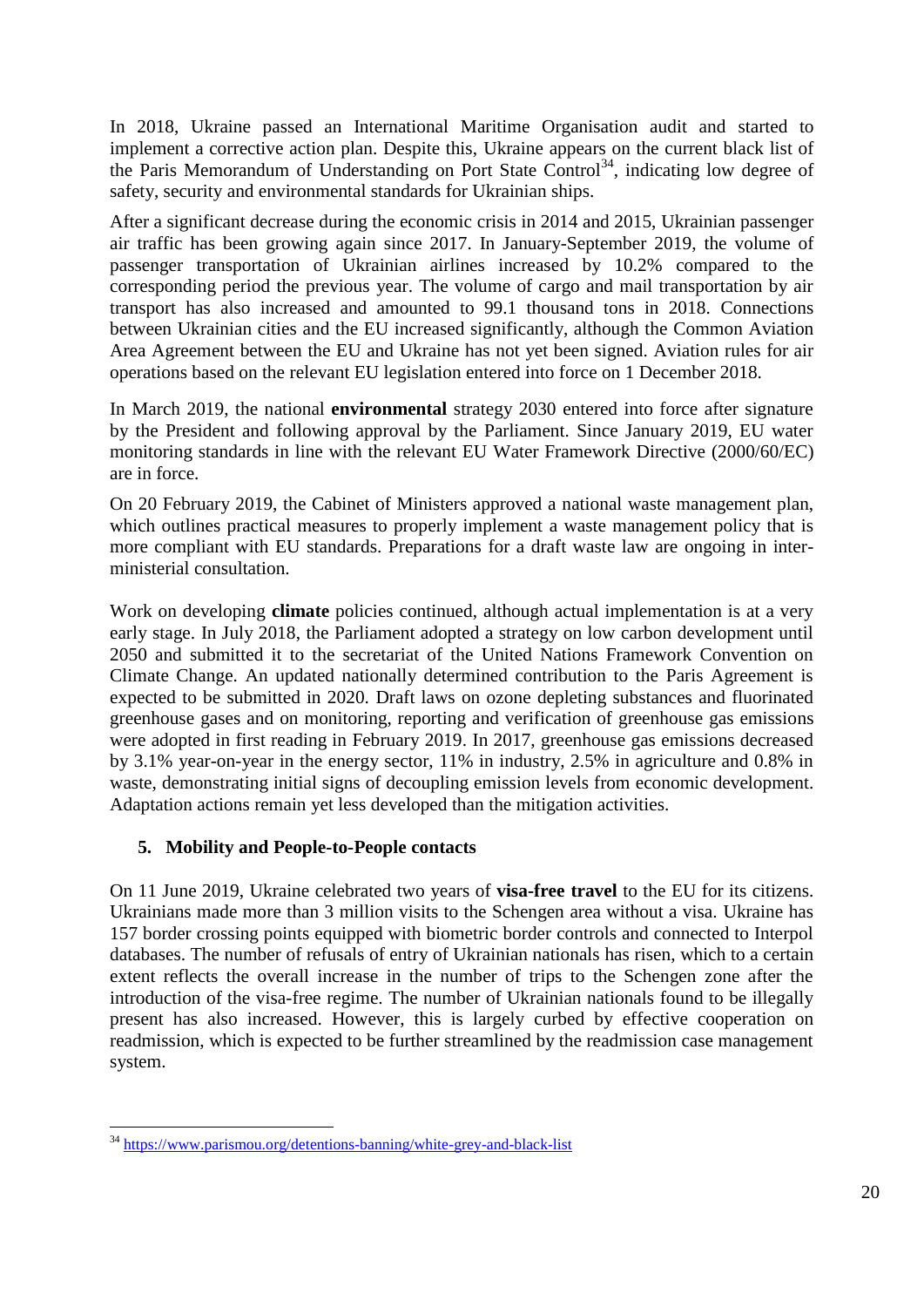**Education** reform remains one of the Government's priorities in 2019, comprising all levels of education: general secondary education, vocational education and training and higher education. Implementation of the competency-based 'New Ukrainian School' successfully started in September 2018 with first grade and extended to the second grade in September 2019.

**Vocational education and training** reform is an essential component of broader efforts to stimulate economic growth and competitiveness. The National Agency for Qualifications, set up at the end of 2018, is becoming operational with support from the EU4Skills programme. In June 2019, the Government adopted the reform concept for vocational education until 2027 in Ukraine ("Modern Vocational Education"), developed with broad stakeholder involvement. In July, the Government adopted the draft law on professional education ("Vocational Education and Training") and submitted it to the Parliament.

In 2019, Ukraine has further consolidated the reform of **higher education**, with focus on external and internal quality assurance and academic integrity. The renewed National Quality Assurance Agency in Higher Education is gradually becoming operational, with the adoption of its statute and the appointment of its chair and members in December 2018.

The Parliament adopted the Law on Professional Pre-higher Education in June and the State Standard for Secondary Education in August.

In June 2019, the Government approved the National Qualifications Framework in line with the Qualifications Framework of the European Higher Education Area 2018 and the European Qualifications Framework for Lifelong Learning 2017.

In March 2019, the Government approved the draft law on General Secondary Education, which details the modalities of using languages of instruction at school and excludes private schools from the new language requirements under the Law on Education. The draft law was adopted in the first reading in May with final reading planned by the end of 2019

Ukraine is among the most successful participants in the EU's Erasmus+ programme. In 2019, as part of making progress on reforming the Ukraine **research and innovation** system, the National Research Fund of Ukraine (created in 2018), received funding for implementing its tasks. Implementation of Ukraine's Roadmap for Integration in the European Research Area continued. Ukraine also participated in a number of **Horizon 2020** capacity building sessions under the **EU4Innovation initiative** in 2019.

The Ukrainian Cultural Fund has taken reform of the cultural sector one step further.

#### **6. Financial Assistance**

The EU continues to provide macro-financial and reform assistance to support Ukraine's stabilisation and reform process. To this end, the EU has mobilised together with financial institutions over **EUR 15 billion in grants and loans** since 2014 (exceeding its EUR 11.175 billion pledge made in 2014).

A new EUR 1 billion programme of EU Macro-Financial Assistance (MFA) was approved in June 2018 by the European Parliament and the Council of the EU, complementing the EUR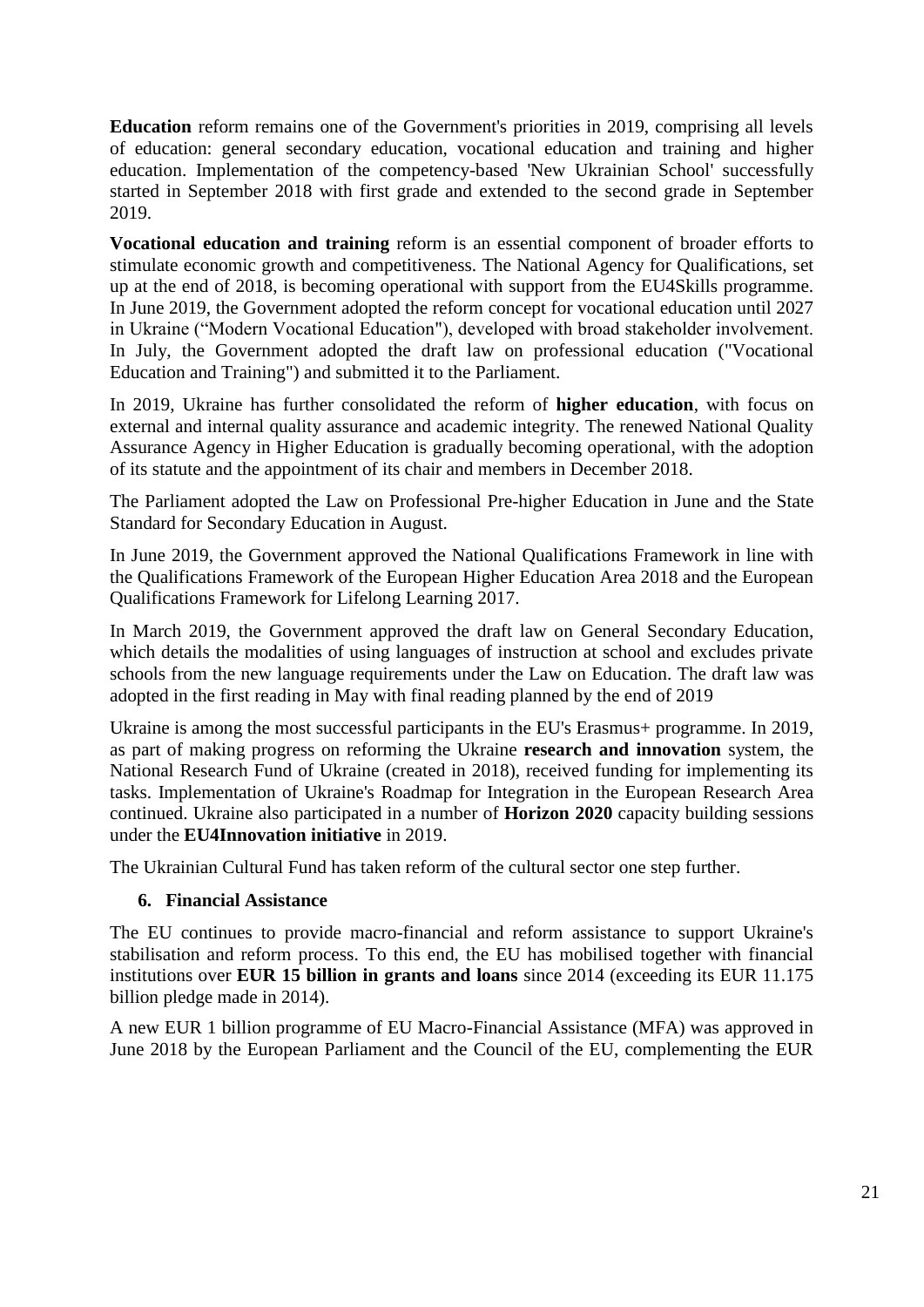2.8 billion disbursed under previous macro-financial assistance programmes<sup>35</sup>. The first instalment was disbursed in December 2018. The second instalment of EUR 500 million remains available to Ukraine and can be disbursed once the agreed reform measures are implemented.

Ukraine is implementing new programmes launched in 2018 under the European Neighbourhood Instrument (ENI) on energy efficiency, reforming and modernising the vocational education and training system and infrastructure. Promoting people-to-people contacts through a special Erasmus+ window for strengthening cooperation in higher education and support to exchanges and mobility within Ukraine and with EU Member States in culture/creative industries and education is ongoing.

Through its Instrument contributing to Stability and Peace (IcSP), the EU has also supported peacebuilding, stabilisation and early recovery efforts with more than EUR 109 million. In 2019, new actions focused on supporting the OSCE Special Monitoring Mission, de-mining, countering cyber threats and strengthening community resilience.

In 2017, the EU adopted a comprehensive EUR 50 million "EU support to the east of Ukraine" programme aiming to address social and economic recovery in the east of Ukraine, which builds also on the Joint Humanitarian and Development Framework. The programme enhances EU support for local governance, social cohesion, and community security in conflict-affected areas under Government control. It also provides support for SME development, vocational and higher education, and the local healthcare system. It has been since topped-up by EUR 10 million in order to allow expansion to the Sea of Azov region

Following the developments in the Kerch Strait, the EU organised a high-level mission and identified a number of needs in the Sea of Azov region. At the EU-Ukraine Summit of 8 July 2019, the EU announced a first set of support measures addressing issues related to infrastructure disconnect and environment, socioeconomic development, resilience, governance and civilian security in the region. As part of this work, an EU project office was opened in Mariupol on 29 October 2019 in the framework of the "RE:THINK. Invest in Ukraine" conference held at the initiative of the President of Ukraine and supported by the EU.

An EU support of EUR 160 million in 2019 includes continuing or new programmes on decentralisation, anti-corruption, civil society and culture, agriculture, e-governance and digital economy. The Technical Cooperation Facility continues to support Ukraine in implementing the AA/DCFTA.

In addition, through the EU Neighbourhood Investment Platform (NIP), in 2018, the EU committed EUR 50 million for projects including in waste solid management, transport, and water management. The EU will also commit an additional EUR 25 million for projects linked to local currency lending and support to amalgamated *hromadas*.

Since the beginning of the conflict in 2014, the European Commission has continuously provided humanitarian assistance to the most affected population, including IDPs, amounting to EUR 133.8 million. Humanitarian assistance will continue to be provided to people affected by the conflict in eastern Ukraine along both sides of the line of contact.

1

<sup>&</sup>lt;sup>35</sup> [https://ec.europa.eu/info/business-economy-euro/economic-and-fiscal-policy-coordination/international](https://ec.europa.eu/info/business-economy-euro/economic-and-fiscal-policy-coordination/international-economic-relations/enlargement-and-neighbouring-countries/neighbouring-countries-eu/neighbourhood-countries/ukraine_en)[economic-relations/enlargement-and-neighbouring-countries/neighbouring-countries-eu/neighbourhood](https://ec.europa.eu/info/business-economy-euro/economic-and-fiscal-policy-coordination/international-economic-relations/enlargement-and-neighbouring-countries/neighbouring-countries-eu/neighbourhood-countries/ukraine_en)[countries/ukraine\\_en](https://ec.europa.eu/info/business-economy-euro/economic-and-fiscal-policy-coordination/international-economic-relations/enlargement-and-neighbouring-countries/neighbouring-countries-eu/neighbourhood-countries/ukraine_en)